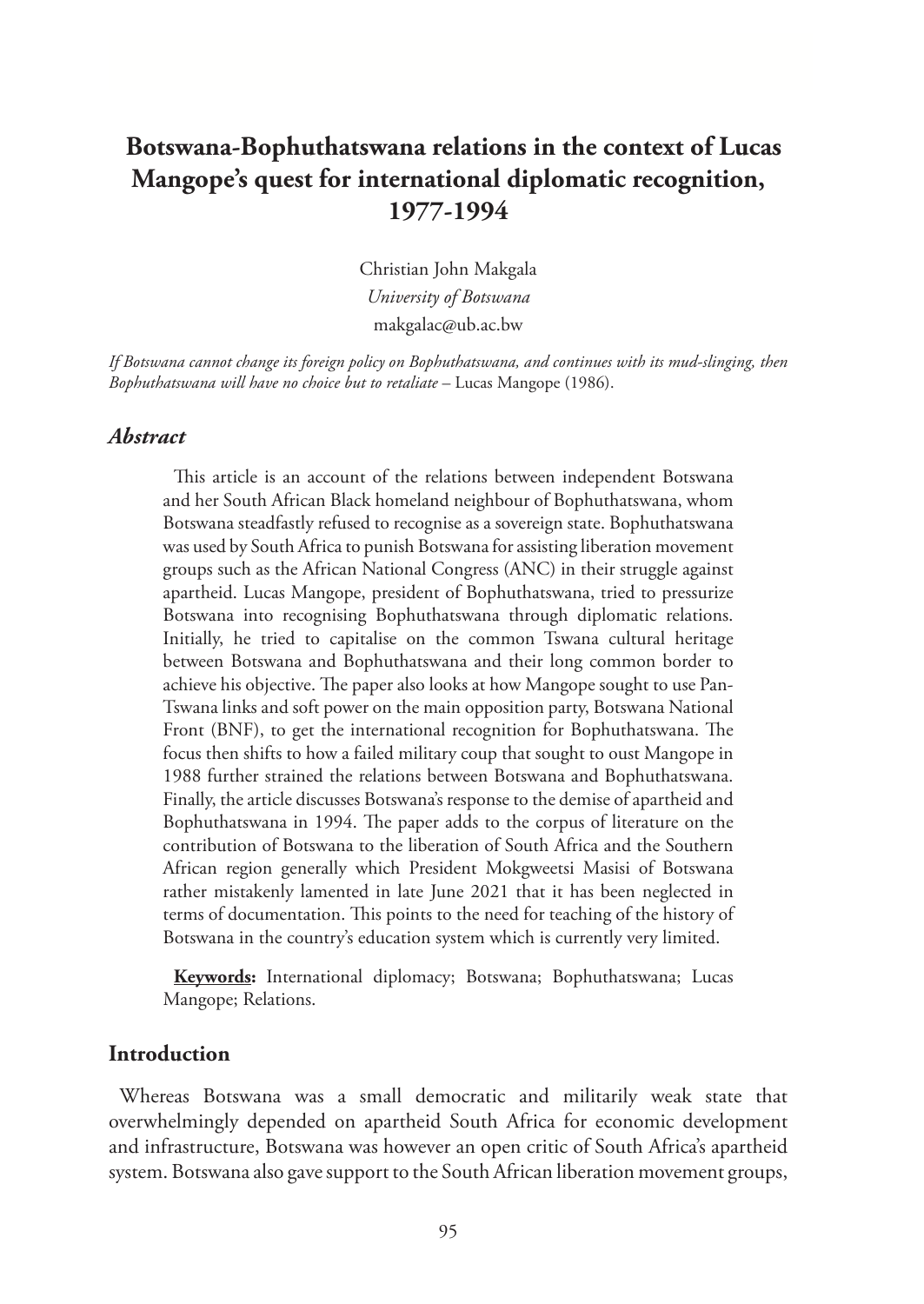which included the African National Congress (ANC), that sought to dislodge the apartheid government.<sup>1</sup> By the 1980s South Africa had intensified her pursuit of the liberation movement combatants into the neighbouring Southern African countries. The ANC received military assistance from the Soviet Union, and South African government perceived this as an existential threat to its statehood as well as the interests of the Western world led by the United States in their global ideological and military competition against the Soviet Union or the Cold War. This threat was labelled Communist "Total Onslaught"2 by the South African government during the presidency of PW Botha. South Africa capitalised on the Cold War milieu by supporting the Western powers which in turn tolerated the apartheid system and even invested in the South African economy.3 South Africa labelled the ANC and other liberation groups "Communists" and influenced the American and British governments of Ronald Reagan and Margaret Thatcher respectively to classify the ANC as a "terrorist organisation".4 Like South Africa, Mangope's Bophuthatswana was intolerant of the ANC, which strongly opposed the Bantustan system, and dealt with its combatants and other members as terrorists. The ANC was never formally banned in Bophuthatswana<sup>5</sup> but operated underground sometimes with sympathetic taxi drivers ferrying ANC combatants to the Botswana border to cross illegally.<sup>6</sup> Therefore, the apartheid regime responded with a policy it called "Total Strategy".<sup>7</sup> This included military raids in the neighbouring countries with ANC activists and others as targets.

<sup>1</sup> CJ Makgala and B Seabo, '''Very brave or very foolish'? 'Gallant little' Botswana's defiance of 'apartheid's golden age', 1966-1980", *The Round Table*, 106(3), 2017, pp. 303-311; L Cantwell, "Chiefly power in a frontline state: Kgosi Linchwe II, the Bakgatla and Botswana in the South African liberation struggle, 1948-1994", *Journal of Southern African Studies*, 41(2), 2015, pp. 255-272; PT Mgadla and BT Mokopakgosi, "Botswana and the liberation of South Africa: An evolving story of sacrifice", *South African Democracy Education: The Road to Democracy in South Africa*, 5, *African Solidarity Part I* (Pretoria, Unisa Press, 2013), pp. 393-440.

<sup>2</sup> DW Potgeiter, *Total onslaught: Apartheid's dirty tricks exposed* (Cape Town, Penguin Random House South Africa, 2012).

<sup>3</sup> R Nixon, *Selling apartheid: South Africa's global propaganda war* (Auckland Park, Jacana, 2015).

<sup>4</sup> A McSmith, "Margaret Thatcher branded ANC 'terrorist' while urging Nelson Mandela's release", *Independent*, 9 December 2013 (available at https://www.independent.co.uk/news/uk/politics/margaret-thatcher-brandedanc-terrorist-while-urging-nelson-mandela-s-release-8994191.html, as accessed on 3 May 2020); B Little, "Why Nelson Mandela was viewed as a 'terrorist' by the U.S. Until 2008", *Biography*, 28 December 2018 (available at https:// www.biography.com/news/nelson-mandela-terrorist-reagan-thatcher, as accessed on 3 May 2020).

<sup>5</sup> D Welsh, *The rise and fall of apartheid* (Johannesburg and Cape Town, Jonathan Ball, 2009), p. 512.

<sup>6</sup> JR Moreti, "A taxi operator from Morwa in the ANC struggle against Mangope's Bophuthatswana", *Botswana Notes and Records*, 44, 2012, pp. 224-228.

<sup>7</sup> Among other works see P Johnson and D Martin*, Destructive engagement: Southern Africa at war* (Harare, Zimbabwe Publishing House for the Southern African Research and Documentation, 1986); J Smith and B Tromp, *Hani: A life too short* (Johannesburg and Cape Town, Jonathan Ball); R Davies and D O'meara, "Total strategy in Southern Africa: An analysis of South African regional policy since 1978", *Journal of Southern African Studies*, 11(2), 1985, pp. 183-211; J Hanlop, *Beggar your neighbours: Apartheid power in Southern Africa* (Bloomington, Indiana University Press, 1986); M Coleman (ed.), *A crime against humanity: Analysing the repression of the apartheid state* (Cape Town, University of Western Cape, 1998).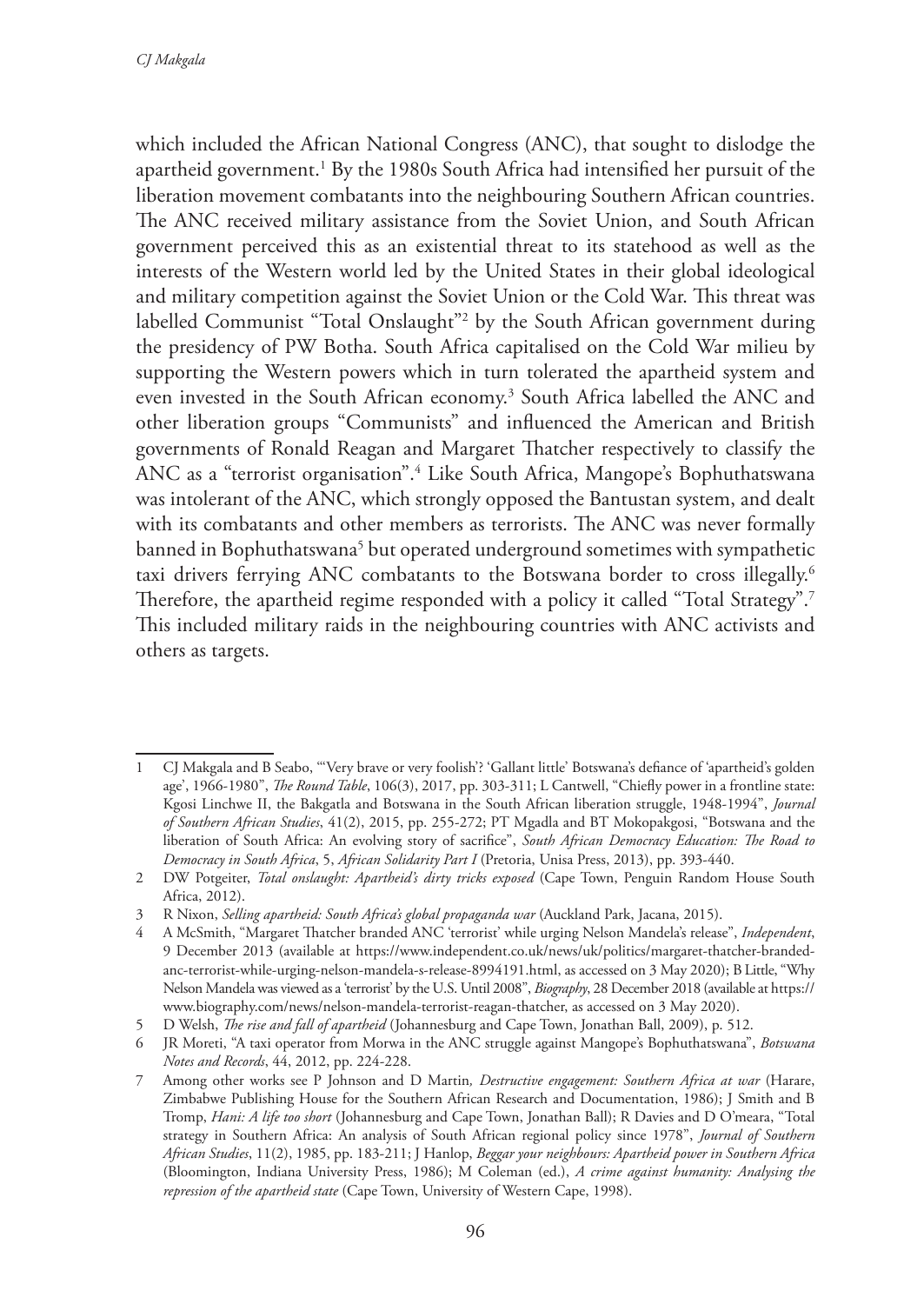Whereas, Botswana also suffered from raids by the South African Defence Force (SADF) such as 14 June 1985 and 19 May 1986 attacks on Gaborone,<sup>8</sup> the Pretoria regime also tried a strategy of using Bophuthatswana to harass and humiliate Botswana.9 Bophuthatswana's relentless pursuit of the elusive international diplomatic recognition was targeted at the unwilling Botswana because of the two territories' common Tswana ethnic heritage and a long international border. Since Bophuthatswana gained her "independence" from South Africa in 1977 it pursued this goal with vigour but Botswana was unrelenting. Bophuthatswana resorted to several acts of intimidating Botswana as well as sabotaging the country's economy. Whereas this hard power approach was indirect manoeuvre by South Africa and part of its "Total Strategy" against Botswana, the latter declined to deal with Bophuthatswana and insisted on negotiating with the South African regime directly much to the chagrin of Bophuthatswana. Nonetheless, there were instances when Botswana leadership was pragmatic and had secret deals with Mangope.

The article uses the designation "Tswana" to refer to ethnic Tswana-speakers in order to avoid confusing them with Batswana who are citizens of post-colonial Botswana,<sup>10</sup> and South Africa. The relations between Botswana and Bophuthatswana has not been studied comprehensively, hence this ambitious paper. There are some works that do touch briefly on aspects of this relations but their focus is on other issues.<sup>11</sup> BKM Molokoe's PhD thesis submitted at the University of North West in 2000 is the most informative on Bophuthatswana's quest for international recognition and the 1988 military could that briefly ousted Mangope. M Lawrence and A Manson in their journal article on the "Rise and fall of Bophuthatswana" provide helpful insights on Mangope's notion of "Pan-Tswanaism" and his engineered railway crisis with Botswana. The second president of Botswana, Sir Ketumile Masire (1980-1998) in his memoirs devotes a small section to relations with Bophuthatswana<sup>12</sup> and this is used as a primary source because it reflects Botswana's official position. Former South

<sup>8</sup> R Dale, "Not always so placid a place: Botswana under attack", *African Affairs*, 86(342), 1987, pp. 73-91.

<sup>9</sup> M Dingake, *The politics of confusion: The BNF Saga, 1984-1988* (Gaborone, Bay Publishing), p.47.

<sup>10</sup> It should be noted that Botswana is not an ethnically homogenous society as it is comprised of numerous non-Tswana speakers who have for a long time campaigned for promotion of their linguistic and cultural rights at the constitutional level. Among several works on this subject there is R Werbner, *Reasonable radicals and citizenship in Botswana: The public anthropology of Kalanga Elites* (Bloomington, Indiana University Press, 2004); R Werbner, "Cosmopolitan ethnicity, entrepreneurship and the nation: Minority elites in Botswana", *Journal of Southern African Studies*: *Special Issue on Minorities and Citizenship in Botswana*, 28(4), 2002, pp. 731- 753; I Mazonde (ed.), *Minorities in the millennium: Perspectives from Botswana* (Gaborone, Lentswe La Lesedi, 2002).

<sup>11</sup> J Drummond, and AH Manson, "The evolution and contemporary significance of the Bophuthatswana-Botswana landscape", D Rumley and JV Minghi (eds.), *The geography of border landscapes* (London and New York, Routledge, 1991), pp. 217-242; M Lawrence and A Manson, "The 'dogs of the boers': The rise and fall of Mangope's Bophuthatswana", *Journal of Southern African Studies*, 20(3), 1994, p. 447-461; BKM Molokoe, "Bophuthatswana and its impact on the North West province, 1974-1998" (PhD thesis, University of North West, 2000); CJ Makgala, *History of Bakgatla-baga-Kgafela in Botswana and South Africa* (Crink, Pretoria, 2009).

<sup>12</sup> QKJ Masire, *Very brave or very foolish? Memoirs of an African democrat* (Gaborone, Macmillan, 2006).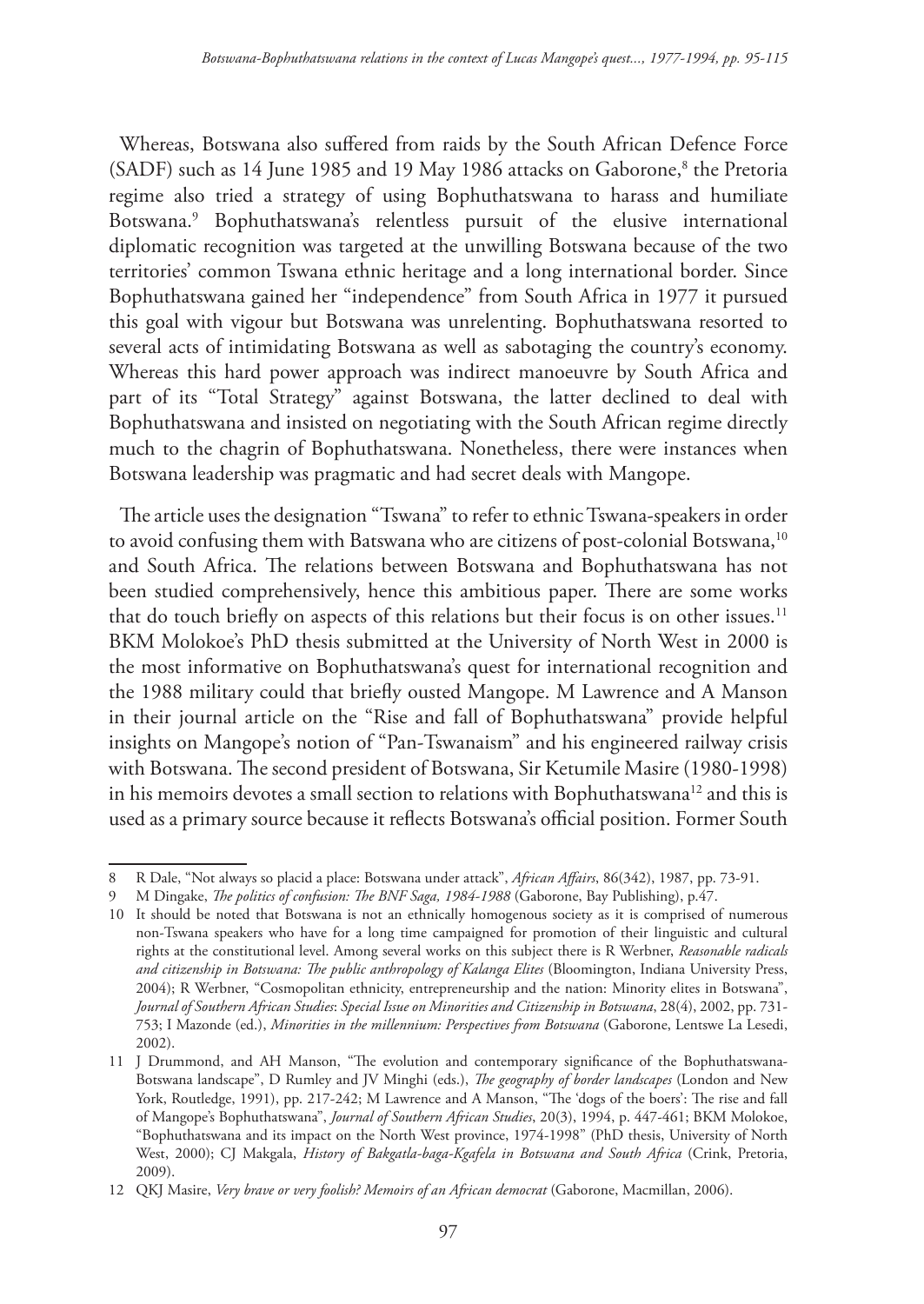African President FW de Klerk (1989-1994) in memoirs, which is also treated as a primary source, discusses the Bantustans and does touch on Lucas Mangope but he does not discuss Botswana-Bophuthatswana relations at all.<sup>13</sup>

The article also adds to the corpus of literature on Botswana's contribution to the liberation struggle of South Africa and the Southern African region which recently the president of Botswana, Mokgweetsi Masisi, rather mistakenly lamented that it has been neglected in terms of documentation.<sup>14</sup> He said this at the Office of the President in late June 2021 during a valedictory call by outgoing South African high commissioner to Botswana, Rosemary Mashaba. Contrary to Masisi's protestation a lot has been done in the documentation of Botswana's role in the liberation of the region including in the massive 10-volume Hashim Mbita Project funded by the Southern African Development Community (SADC).<sup>15</sup> The Hashim Mbita publications were formally handed the African Union (AU) leadership by the then chairperson of SADC President Robert Mugabe of Zimbabwe on 20 January 2016.16 The project and publication was named after the retired late Brigadier General

<sup>13</sup> FW de Klerk, *The autobiography: The last trek a new beginning* (London, Pan Books, 1999).

<sup>14</sup> K More, "Botswana's liberation struggle role neglected", *Botswana Daily News*, 28 June 2021.

<sup>15</sup> T Tlou and P Mgadla, "Botswana", AJ Temu and JDN Tembe (eds.), *Southern African National Liberation Struggles, 1960-1994: Contemporary Documents 10 Volumes* (Dar es Salaam, Mkuki No Nyoto Publishers, 2014) (available at https://www.sadc.int/files/5914/0871/4326/HASHIM\_MBITA\_FLYER.PDF, as accessed on 29 June 2021; CJ Makgala, G Goitsemang and D Norris, "'In an hour, I could be shot over Angola': The geopolitical dynamics and experience of the 1988 shooting of president Masire's Jet", *Botswana Notes and Records: A Special Issue on Botswana Notes and Records' Golden Jubilee Volume in Honour of Sir Ketumile Masire*, 50, (2018), pp. 153-165; CJ Makgala and B Seabo, '''Very brave or very foolish'?…", pp. 303-311; L Cantwell, "Chiefly power in a frontline state…", pp. 255-272; PT Mgadla and BT Mokopakgosi, "Botswana and the liberation of South Africa…", pp. 393-440; QKJ Masire, *Very brave or very foolish?* ...; R Dale, "Not always so placid a place", pp. 73-91; MS Merafhe, *The general: In the service of my country* (Gaborone, Diamond Educational Books, 2015); N Parsons, W Henderson and T Tlou, *Seretse Khama, 1921-1980* (Gaborone, Botswana Society and Macmillan, 1995); W Edge, *The autobiography of Mpho Motsamai* (Gaborone, Lobopo Publishers, 1996); N Parsons, "The pipeline: Botswana's reception of refugees, 1956-68", *Social Dynamics*, 34(1), 2008, pp. 17-32; F Keitseng (edited by J Ramsay and B Morton), *Comrade fish: Memories of a Motswana in the ANC underground* (Gaborone, Pula Press, 1999); BZ Osei-Hwendie, "The role of Botswana in the liberation of Southern Africa Since 1966", WA Edge and MH, Lekorwe (eds.), *Botswana politics and society* (Pretoria, JL van Schaik, 1998), p. 425-439; M Dingake, *Better to die on one's feet: One man's journey in the struggle for freedom* (Cape Town, South Africa's History Online, 2015); CJ Makgala, and LM Fisher, "The impact of the Zimbabwean liberation struggle on Botswana: The case of Lesoma Ambush, 1978", *New Contree*, 57, 2009, pp. 158-178; P Mgadla, "'A good measure of sacrifice': Botswana and the liberation struggles of Southern Africa (1965–1985)", *Social Dynamics: A Journal of African Studies*, 34(1), 2008, pp. 5-16; MMM Bolaane, "Cross-border lives, warfare and rape in independence-era Botswana", *Journal of Southern African Studies*, 39(3), 2013, pp. 557-576; BT Mokopakgosi, "The University in Botswana and the liberation struggle in Southern Africa (1973-1980)", *Social Dynamics*: *A Journal of African Studies*, 34(1), 2008, pp. 39-42; WG Morapedi, "The dilemmas of liberation in Southern Africa: The case of Zimbabwean liberation movements and Botswana, 1960-1979", *Journal of Southern African Studies*, 38(1), 2012, pp. 73-90; BG Gumbo, "Southern African liberation wars: The halting development of tourism in Botswana, 1960s-1990s', *South African Historical Journal*, 66(3), 2014, pp. 572-587; JA Muller, *'The inevitable pipeline': Botswana's role in the Namibian liberation struggle* (Basel, Basler Afrika Bibliographien, 2012); JH Polhemus, "Botswana's role in the liberation of southern Africa", LA Picard (ed.), *Evolution of modern Botswana* (London, Rex Collins, 1985).

<sup>16</sup> Southern African Development Community, "SADC presents Hashim Mbita publication to the African Union" (available at https://www.sadc.int/news-events/news/sadc-presents-hashim-mbita-publication-africanunion/, as accessed on 29 June 2021).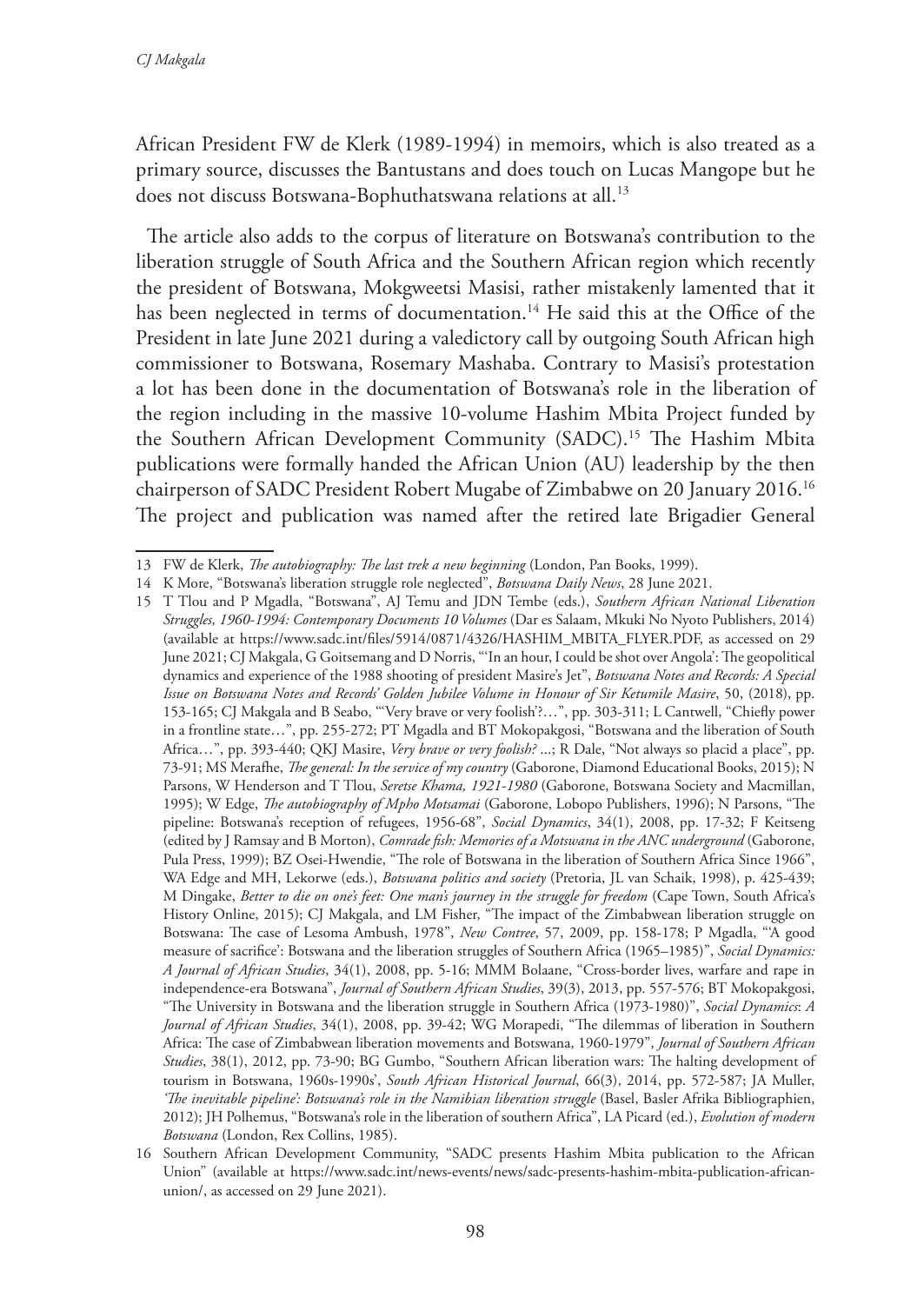Hashim Mbita of Tanzania who had served as the executive secretary of the AU's forerunner the Organisation of African Unity (OAU) from 1974 to 1992. The pervasive ignorance of the Botswana's role and sacrifice in the liberation of the region can be attributed to very limited or non-teaching of the history of Botswana in the country's education system.17 This is not helped by the fact that in some influential government and corporate quarters the necessity of teaching history in the country's schools has even been questioned.<sup>18</sup>

### **Common Botswana-Bophuthatswana historical heritage**

Botswana and Bophuthatswana shared a longstanding and common historical, cultural and ethnic linkages. The Tswana of Botswana originate from South Africa where they had split from others owing to succession disputes, conflicts and intertribal warfare over generations. Starting in the mid-nineteenth century some Tswana groups from South Africa, including Bahurutshe boo Manyane to which Mangope belonged, left for territory of Bakwena of Kgosi Sechele in what would later become Botswana. As Andrew Manson notes: "Persistent demands for labor, however, eventually forced Mangope to lead the rest of his community out of the Transvaal in 1858".19 Nonetheless, the Bahurutshe boo Manyane returned to the area in 1881 and settled at Motswedi near Mangope Siding under the Bahurutshe booGopane.<sup>20</sup> Communities of Bahurutshe related to the booManyane are found in the small villages of Manyana and Mankgodi in the Ngwaketse and Kweneng tribal territories of Botswana. In 1885 the British colonialists split the territory of the Tswana states into two parts along the Molopo River which became a boundary between the two territories. They named the area to the south of the river British Bechuanaland while the northern part became Bechuanaland Protectorate (called Botswana after Independence in September 1966). In 1895 British Bechuanaland became part of the Cape Colony and with the formation of the Union of South Africa in 1910, different Tswana groups in what would later become Bophuthatswana became part of South Africa (see Image 1). It was this historical development that Lucas Mangope tried to exploit in his spurious "Pan-Tswanaism".21

<sup>17</sup> CJ Makgala, "Collapsing under the weight of bureaucratic red tape: The challenges of combating the crisis of low student numbers at the University of Botswana", *Lonaka Journal of Teaching and Learning*, 11(2), 2020, pp. 117-125.

<sup>18</sup> CJ Makgala, "Botswana government and corporate elites' denunciation of South African empire builder Shaka Zulu and the scapegoating of Arts and Social Sciences for unemployment" (paper in preparation at the time of submission, July 2021).

<sup>19</sup> A Manson, "The Hurutshe and the formation of the Transvaal state, 1835-1875", *The International Journal of African Historical Studies*, 25(1), 1992, p. 92.

<sup>20</sup> P-L Breutz, *The tribes of the Marico district* (Pretoria, Native Affairs Department, Government Printer, 1957); B Mbenga and A Manson, *People of the dew: A history of the Bafokeng-Rustenburg region, South Africa, from times to 2000* (Auckland Park, Jacana, 2010); A Manson and B Mbenga, *Land chiefs and mining: South Africa's North West province since 1840* (Johannesburg, Wits University Press, 2014).

<sup>21</sup> M Lawrence and A Manson, "The 'dogs of the boers'...", *Journal of Southern African Studies*, 20(3), 1994, pp. 454-455.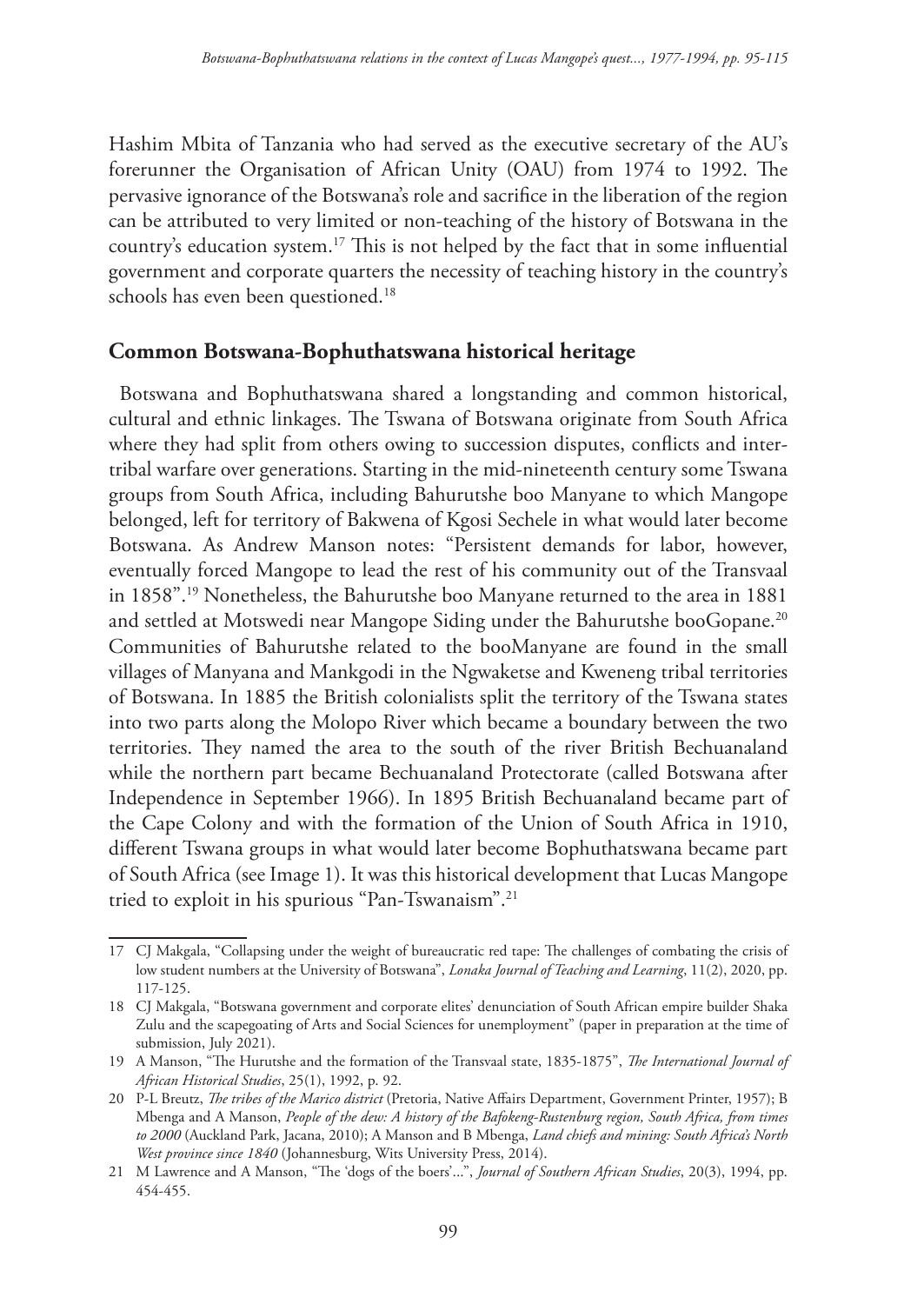While it is true, of course, that the British had laid down an arbitrary border, they had not in fact divided a 'nation' – though they certainly did divide certain chiefdoms, such as the Hurutshe and Rolong, from their kinsfolk. However, Mangope's interpretation of this event shifted the debate back to the colonial era, and exonerated the proponents and executers of segregation and apartheid.

Image 1: Map of South Africa showing Bophuthatswana "islands" and its geographic positioning in Southern Africa (see insert)



Source: Drawn by M Sedimo, *University of Botswana*, ca 2020.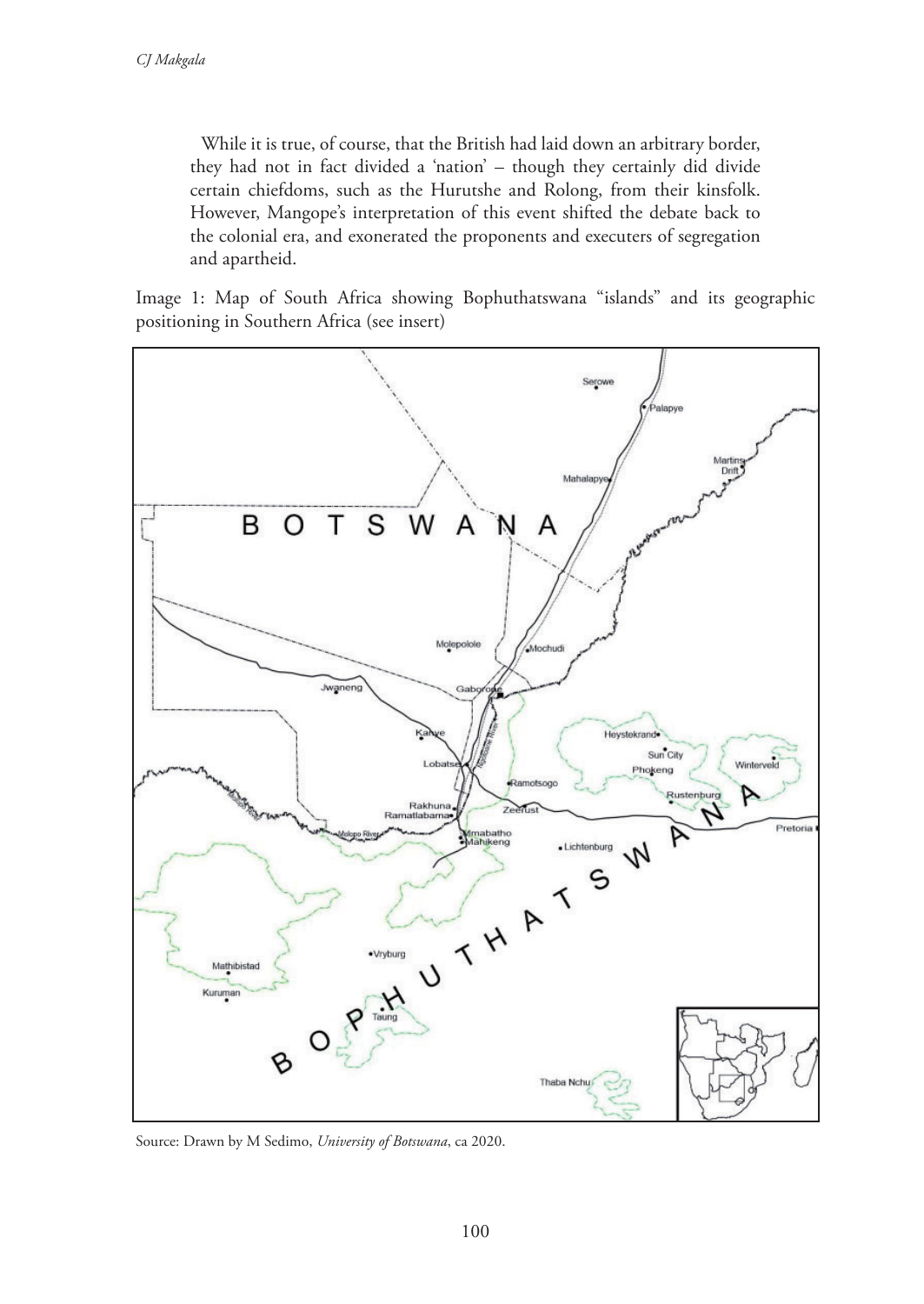The constitution of South Africa had a provision for eventual incorporation of Bechuanaland Protectorate into South Africa. For generations the Tswana in Bechuanaland Protectorate depended on migrant labour to South Africa for their livelihoods. For much of the colonial period until just before independence in 1966 the Bechuanaland Protectorate was also administered from Mahikeng (previously written Mafikeng) in the Cape Province of South Africa. The *Dikgosi* (Chiefs) in Botswana campaigned vigorously and successfully against the attempts to incorporate the territory into South Africa because they were aware that it meant loss of their land and economic exploitation as well as racism at the hands of the white minority.<sup>22</sup> The threat of incorporation into South Africa faded away with the introduction of apartheid in 1948 and South Africa's withdrawal from the British Commonwealth in 1961.

In a bid to stem the tide of Black or African nationalist struggle against apartheid, the South African government established Bantustans (later renamed Bantu homelands) along ethnic lines for Africans to exercise their political rights there. Transkei was the first Bantustan to gain "independence" in 1976 for the Xhosa people. However, President Seretse Khama of Botswana dismissed Transkei's "independence" as "constituting the crystallization of apartheid". He further said that:<sup>23</sup>

... black leaders who participate in the inhuman and unjust homeland policies deny their people the right to live in a united South Africa, as well as the right to wealth which they created together with their white compatriots.

Bantustans were not recognised by the international community as independent states but only South Africa. The apartheid regime also tried to use its lobbyists in the United States to influence the American government to recognise Transkei as an independent state, but this was unsuccessful.<sup>24</sup> Bantustans were too poor and heavily dependent on South Africa for employment even for their budgets.

<sup>22</sup> R Hyam, *The failure of South African expansion, 1908-1948* (London and Basingstoke, Macmillan, 1972); T Khama, *A statement to the British parliament and people* (London, Author, 1935.); T Khama, *Bechuanaland and South Africa* (London, African Bureau, 1955); T Khama, *The proposed inclusion of Bechuanaland into the Union of South Africa* (London, Author, 1955); T Khama, and D Buchanan, *The case for Bechuanaland*, Paper by Tshekedi Khama on behalf of Bechuanaland Chiefs, 29 April 1946 (available at http://www.historicalpapers. wits.ac.za/inventories/inv\_pdfo/AD843/AD843-S40-5-001-jpeg.pdf, as accessed on 1 March 2021).

<sup>23</sup> "Bogus independence of Apartheid Republic", *Botswana Daily News,* 26 October 1976.

<sup>24</sup> R Nixon, *Selling apartheid*…, p. 72*.*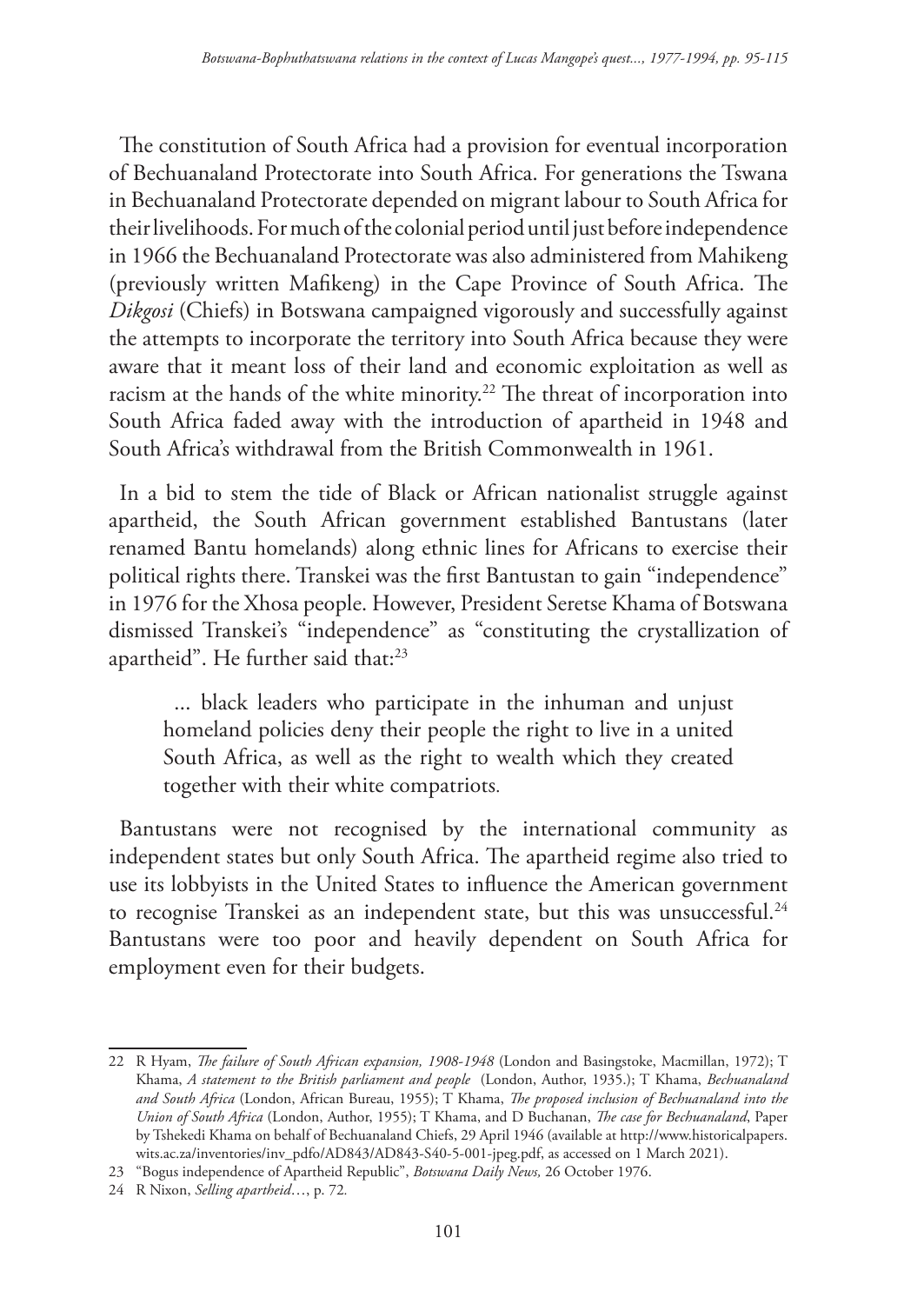Bophuthatswana, which means collection of Tswana or gathering together of Tswana, became the second Bantustan to gain independence on 6 December 1977 under Lucas Mangope and his Bophuthatswana Democratic Party (BDP). At any rate, there were many non-Tswana communities in Bophuthatswana some of whom became "citizens" through coercion as they resisted losing their South African citizenship. Some Tswana communities, such as twin Bahurutshe villages of Braklaagte and Leeuwfontein, also put up spirited resistance against forced incorporation into Bophuthatswana.25 Under Mangope, the "Republic" of Bophuthatswana became a non-racial society with a relatively well managed economy that attracted professionals from South Africa, United States, Europe and even Botswana among other countries. Botswana's nation-building project in the form of a non-racial and a liberal democratic society influenced Mangope who tried to follow it.<sup>26</sup>

Central to this attempt was the use of key ideological mechanisms, in particular formal education, to provide for the social and cultural reproduction of a form of Tswana identity and history similar to the Botswana nationbuilding Kagiso [Kagisano] Education Commission.

It is important to note that Botswana's national philosophy of *Kagisano* or peaceful coexistence, which is made up of principles of democracy, development, self-reliance and unity, also forms the bedrock of the country's foreign policy.<sup>27</sup>

In 1984 Bophuthatswana established a television station (Bop TV) which became quite popular in Botswana alongside English-medium Radio Bop and its Tswanamedium counterpart Radio Mmabatho (reconstituted as Motsweding FM after 1994 following the collapse of Bophuthatswana and the end of apartheid). Botswana did not have a television station until much later in 2000. Furthermore, people in Botswana often travelled to Mahikeng for various goods and services. Many shopkeepers in Botswana got stock for their businesses in Mahikeng. When a big modern-shopping centre, "Mega City", was opened in Mmabatho in the 1980s people from Botswana became some of its most important clients. Most of the shops at Mega City were South African franchises.

Southern African Customs Union (SACU) was formed in 1910 between South Africa, Botswana, Lesotho and Swaziland (now eSwatini) for purposes of sharing profits calculated on a formula agreed by member states. After Botswana's independence the country renegotiated the deal and obtained a significantly higher share of the revenue which contributed substantially to her national budget. The increase was so significant that the country was able to balance its budget and stopped

<sup>25</sup> A Manson, and BK Mbenga, *Land, chiefs, mining:...*, p. 127.

<sup>26</sup> M Lawrence and A Manson, "The 'dogs of the boers'...", *Journal of Southern African Studies*, 20(3), 1994, p. 453.

<sup>27</sup> GA Sekgoma, "New dimensions in Botswana's foreign policy", WA Edge and MH Lekorwe (eds.), *Botswana: Politics and society* (Pretoria, JL van Schaik, 1998), pp. 477-486; C Lekoa, "Botswana and multilateral foreign policy", *Botswana Notes and Records*, 51, 2019, pp. 118-122.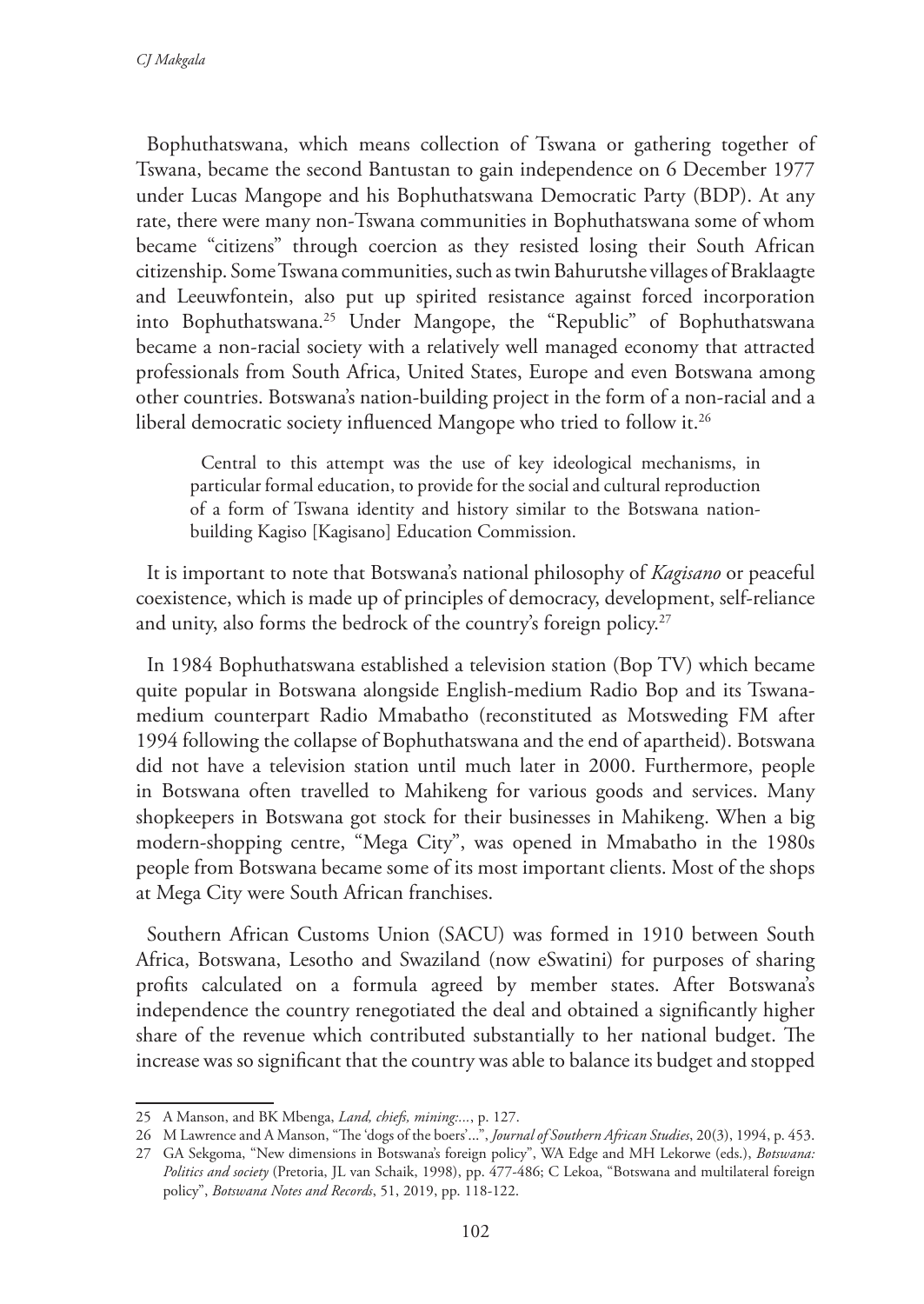depending on aid from Britain.28 Following the creation of the Bantustans, South Africa made them members of SACU.29

Nonetheless, there were instances whereby Botswana had no choice but to be pragmatic and accept Bophuthatswana travel documents for cross-border travel. Furthermore, former president of Botswana, Sir Ketumile Masire (1980-1998) writes that As Gaborone grew, we needed to increase the capacity of the Gaborone dam. The World Bank refused to help us finance the dam until we had consulted with the other riparian users. This posed a problem, since the territory of Bophuthatswana included areas both upstream and downstream of the dam. When we went to the South Africans, they said:<sup>30</sup>

Well, that area belongs to Bophuthatswana, not to South Africa, so you have to talk to them. We initially refused to accept their position, but the World Bank insisted, so we eventually had to swallow our pride. Mr Mogwe (Botswana minister for foreign affairs) did the groundwork with their so-called foreign minister. Without anybody knowing I met Lucas Mangope… at the Martins Drift border, and we clinched the deal.

It was also reported in December 1986 that Mangope demanded that Bophuthatswana be given a railway customs post at Lobatse, Botswana<sup>31</sup> but Botswana declined. So annoyed was Mangope with Botswana that during Bophuthatswana "independence" celebrations in 1986 he declared that:32

If Botswana cannot change its foreign policy on Bophuthatswana, and continues with its mud-slinging, then Bophuthatswana will have no choice but to retaliate.

 Mangope also disparaged the people of Botswana for watching his Bop TV whilst they did not like him which he saw as inconsistent and hypocritical.

### **The limits of Pan-Tswanaism in Mangope's Campaign for international recognition**

Unlike other Bantustans, Mangope's Bophuthatswana was the most ambitious and aggressive in her "independence" and made attempts for diplomatic relations with the international community. Because of historical and ethnic ties between Bophuthatswana and Botswana or "pan-Tswanaism" Mangope looked to Botswana

<sup>28</sup> QKJ Masire, *Very brave or very foolish?*; Q Hermans, "Towards budgetary independence: A review of Botswana's financial history, 1900-1973", *Botswana Notes and Records*, 6, 1974, pp. 89-115.

<sup>29</sup> QKJ Masire, *Very brave or very foolish?,* p. 261.

<sup>30</sup> QKJ Masire, *Very brave or very foolish?*, p. 264.

<sup>31</sup> S Schmemann, "Gaborone Journal: Pretoria turns up heat and Botswana sweats", *New York Times*, 9 February 1987 (available at https://www.nytimes.com/1987/02/09/world/gaborone-journal-pretoria-turns-up-heat-andbotswana-sweats.html, as accessed on 21 January 2020).

<sup>32</sup> M Lawrence and A Manson, "The 'dogs of the boers'...", *Journal of Southern African Studies*, 20(3), 1994, p. 455.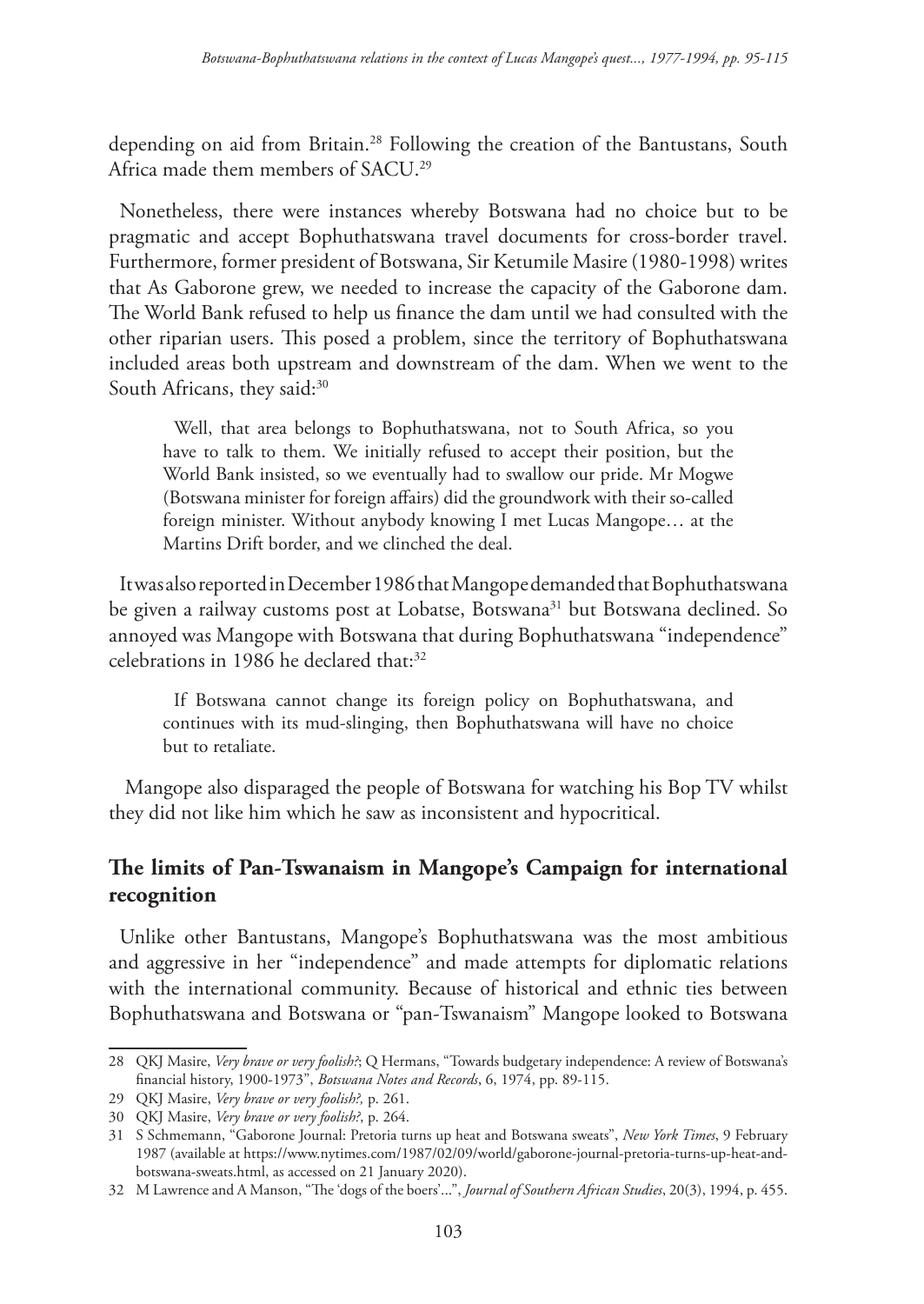for diplomatic relations. He had expected Botswana to be the first country to welcome Bophuthatswana and use that as a springboard for establishing diplomatic relations with the rest of the international community.<sup>33</sup> According to Masire: "The South African government talked of how there could be a greater Tswana nation if we were to unite with Bophuthatswana".<sup>34</sup> Despite Botswana's heavy economic dependence on South Africa, President Seretse Khama had in 1977 dismissed the Bophuthatswana project labelling it the "apartheid's child".35 Mangope tried to pursue an even more ambitious plan of a merger with Botswana and Bophuthatswana but his repeated overtures to Botswana leadership were routinely dismissed or ignored.<sup>36</sup>

With his diplomatic overtures to Botswana rebuffed Mangope resorted to a hardline approach. Some of his tactics amounted to sabotage of Botswana's economic wellbeing. For instance, in 1979 his government built Notwane (Ngotoane) Dam in Bophuthatswana's Lehurutshe District to reduce the water flowing across the border into Gaborone Dam –the lifeline of the Botswana's capital. There was also construction of a dam on the Molopo River meant to reduce water flowing across the border into Botswana where it was used for domestic and agricultural activities. The building of the two dams coincided with a period of severe drought in Botswana in the early 1980s. Cunningly:37

... the Bophuthatswana government offered Botswana the opportunity to participate in the decision-making process which led to the construction of the dams. Botswana rejected these overtures but chose to negotiate with South Africa on the basis that the construction of the Ngotoane Dam would violate a previous agreement between South Africa, Botswana, Zimbabwe and Mozambique not to build dams on the Limpopo River or its headwaters.

In 1984 a rapprochement between South African and Mozambique led to the two neighbouring states signing Nkomati Peace Accord whereby South Africa pledged to cease assisting Renamo rebels in Mozambique and Mozambique was to cease hosting the ANC in that country. Although the influential Zambian president, Kenneth Kaunda, defended the Nkomati Accord,<sup>38</sup> which was also commended by Mobutu sese Seko<sup>39</sup> of Zaire (Now Democratic Republic of Congo) Botswana flatly rejected a similar arrangement when South Africa approached Botswana about it. Botswana argued that the end of apartheid and freedom for Black majority in South Africa was the only sure way to bring about peace. While Mozambique did honour its pledge South Africa did not.

<sup>33</sup> BKM Molokoe, "Bophuthatswana and its impact..." (PhD thesis, University of North West, 2000), p. 147.

<sup>34</sup> QKJ Masire, *Very brave or very foolish?*, p. 270.

<sup>35</sup> "Botswana won't recognise apartheid's child –President Khama", *Botswana Daily News*, 23 June 1977.

<sup>36</sup> BKM Molokoe, "Bophuthatswana and its impact..." (PhD thesis, University of North West, p. 147.

<sup>37</sup> J Drummond, and AH Manson, "The evolution and contemporary significance...", D Rumley and JV Minghi (eds.), *The geography of border landscapes*, p. 235.

<sup>38</sup> "Kaunda Defends Nkomati Accord", *Daily News*, 2 May 1984.

<sup>39</sup> "Zaire Commends Nkomati Accord", *Daily News*, 12 April 1984.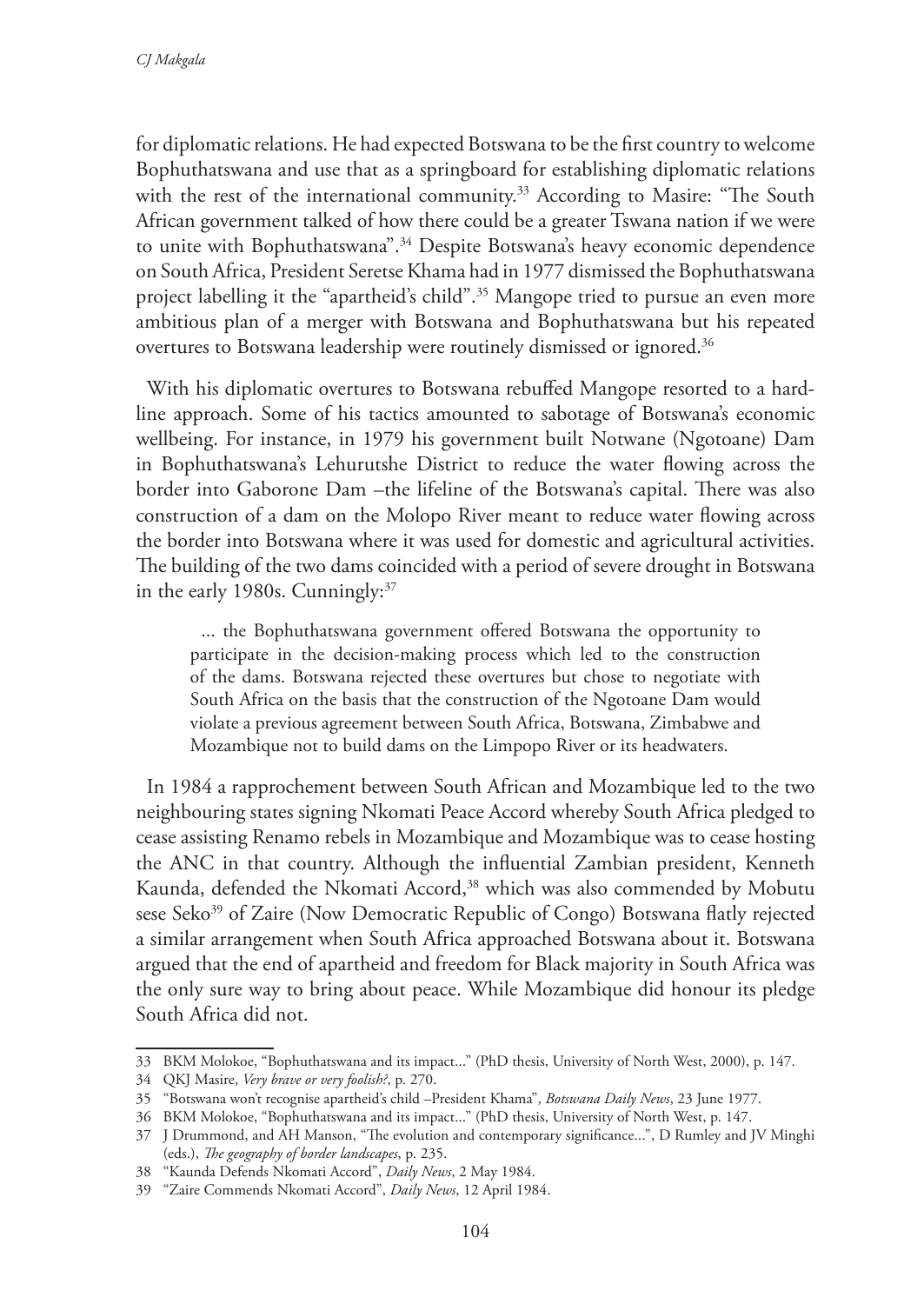On 22 February 1985 Botswana's minister for foreign affairs, Gaositwe Chiepe, met her South African counterpart, Pik Botha, in Pretoria for discussion on common security. She informed Botha that in January 1985 the "foreign affairs" minister of Bophuthatswana, TM Molatlhwa, arranged to have an urgent meeting with Chiepe on 22 January. During that meeting Molatlhwa unveiled Bophuthatswana's threats to invade Botswana for ostensibly failing to stop the ANC from infiltrating Bophuthatswana from Botswana. Chiepe said:40

What surprised her at the meeting with Mr Molatlhwa was the fact that Bophuthatswana had never complained to Botswana before about ANC infiltration from her territory.

For his part Botha stated that South Africa was concerned that ANC "terrorists" had increased their infiltration into Botswana from Zambia and Zimbabwe and then from Botswana the terrorists had found their way into South Africa and Boputhatswana. Botha also alleged that South African whites who left South Africa to escape compulsory military service spread false propaganda against South Africa from Botswana with impunity. Interestingly, Botswana's secretary for foreign affairs, GG Garebamono, reported that:<sup>41</sup>

The Botswana delegation at the meeting of 22 February 1985 had expected a tough meeting as usual. It was therefore with a sense of relief when the South African side for the first time adopted a conciliatory approach throughout the meeting to be followed by announcement by Mr. Botha to the Press waiting outside that South Africa no longer wanted Botswana to sign a non-aggression accord with her. Speculation on why South Africa decided to abandon her insistence on the need to sign an accord with Botswana will continue to rage on for some time to come but one thing is clear: the Nkomati Accord blueprint has been discredited and therefore no one can be fooled into thinking that we were wrong in refusing to sign a similar pact. All along our arguments against signing were strong, cogent, consistent and unbending. Anything less than this would have led us into compromises which we would have found impossible to live with.

However, hardly three months later On 14 June 1985 South African commandos raided Gaborone and killed about twelve people among whom were South African refugees.<sup>42</sup> South Africa also resorted to other acts of intimidation and bombings in different places such as Gaborone and Kgatleng District in which people were killed.43 Such acts happened right up to the late 1980s. The *New York Times* correspondent in Botswana, Serge Schmemann,

<sup>40</sup> See next footnote.

<sup>41</sup> Botswana National Archives, Gaborone, SPS OP/13/113, "Minutes on meeting held on 22 February 1985 between Honourable RF (Pik) Botha and Honourable GKT Chiepe in Pretoria to discuss Security".

<sup>42</sup> MS Merafhe, *The general*, pp. 69-71; R Dale, "Not always a placid place", *African Affairs*, 86(342), 1987, pp. 73-91.

<sup>43</sup> CJ Makgala, *History of Bakgatla baga Kgafela in Botswana and South Africa* (Pretoria, Crink, 2009), pp. 278-280.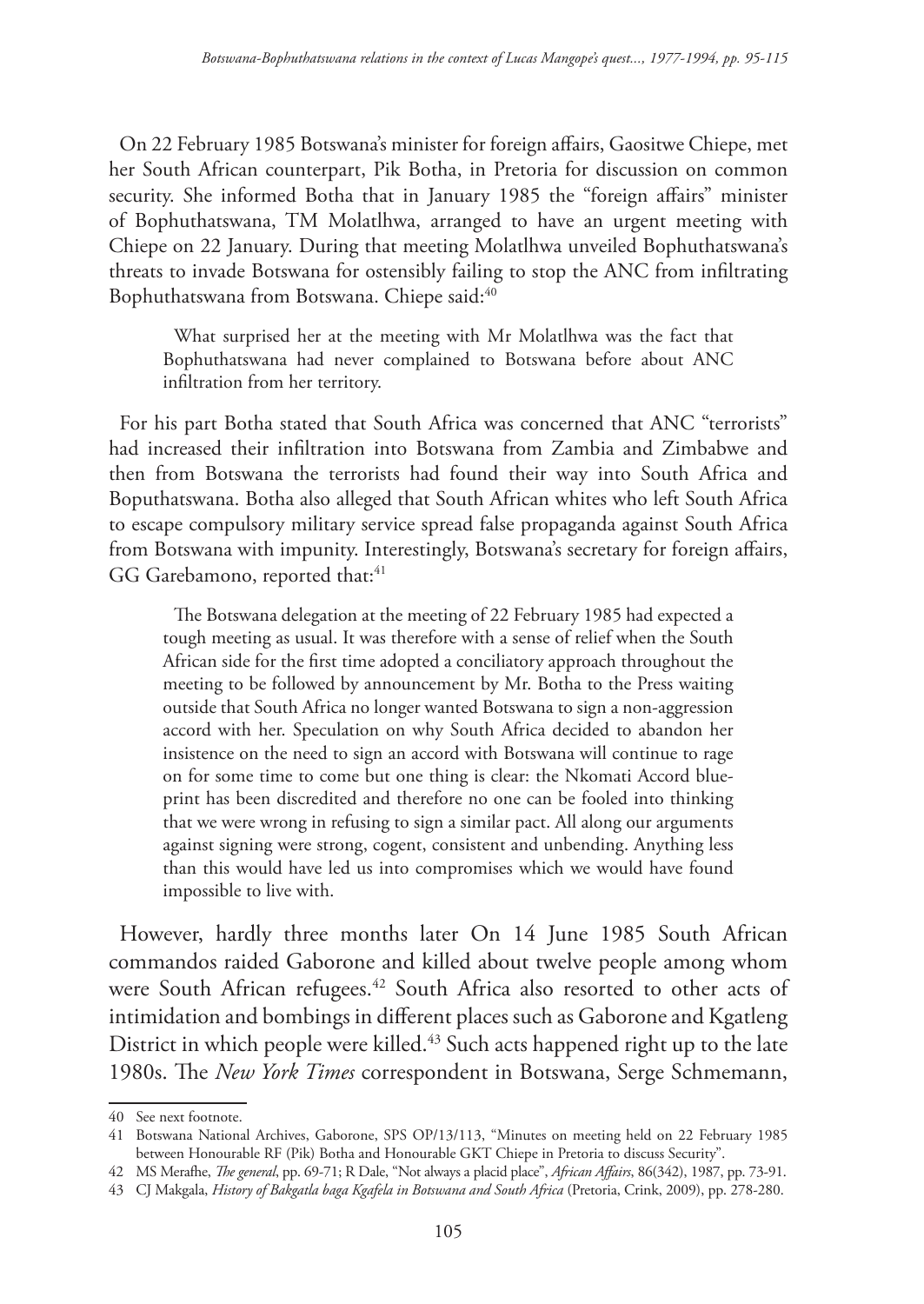wrote that the people in Botswana lived:<sup>44</sup>

... under the threatening shadow of what some here call 'demonstration sanctions' by its looming southern neighbor, South Africa.

It seems South Africa carried out the sanctions by allowing Bophuthatswana to cause the "railway impasse" and demanded visas from Botswana citizens entering the Bantustan as we demonstrate shortly.

The railway transport in Botswana was owned and operated by the National Railway of Zimbabwe (NRZ). However, at the end of 1984 the government of Botswana established the Department of Railways for takeover of the railway from NRZ planned for 1 January 1987. The establishment of the Department of Railways and the takeover of the railway system by Botswana was a special moment of pride in the country's history. While the nation was still excited by the arrangement of the takeover of the railways system from Zimbabwe, the Bophuthatswana government tried to frustrate the process. On short notice the Bophuthatswana government declared that no Botswana train crew or the country's rolling –stock was allowed to cross the Ramatlabama border into Bophuthatswana starting on 1 January 1987.45 This extremely inconvenient measure forced Botswana to negotiate with the NRZ and agreed that the railway would continue to operate as NRZ while the border issue was still being attended to. In the meantime, Botswana relied on crews of seconded Zimbabweans for every cross-border train. The Mangope regime responded by demanding visas from Botswana citizens and Zimbabweans entering Bophuthatswana.

In negotiations with the South African government officials on 26 January 1987 Botswana indicated that the visa requirement violated SACU agreements but South Africa responded by claiming that Bophuthatswana was needed in resolving the gridlock. However, it seems that South Africa was using the willing Bophuthatswana against Botswana. On 12 February 1987 the Mangope regime stiffened its position by imposing total ban on train crew movement and locomotives south of the border even for a very short distance. In addition to demanding visas from Botswana citizens and Zimbabweans, Mangope insisted on opening an embassy in Gaborone. Schmemann further wrote that:46

<sup>44</sup> S Schmemann, "Gaborone Journal: Pretoria turns up heat and Botswana sweats", *New York Times*, 9 February 1987 (available at https://www.nytimes.com/1987/02/09/world/gaborone-journal-pretoria-turns-up-heat-andbotswana-sweats.html, as accessed on 21 January 2020).

<sup>45</sup> Republic of Botswana, *Ministry of Works, Transport and Communications Annual Report for the Period 1 April 1986 to 31 March 1987 Including 21 Years of Progress, 1986-1987* (Gaborone, Gaborone Printer, 1987).

<sup>46</sup> S Schmemann, "Gaborone Journal...", *New York Times*, 9 February 1987 (available at https://www.nytimes. com/1987/02/09/world/gaborone-journal-pretoria-turns-up-heat-and-botswana-sweats.html, as accessed on 21 January 2020).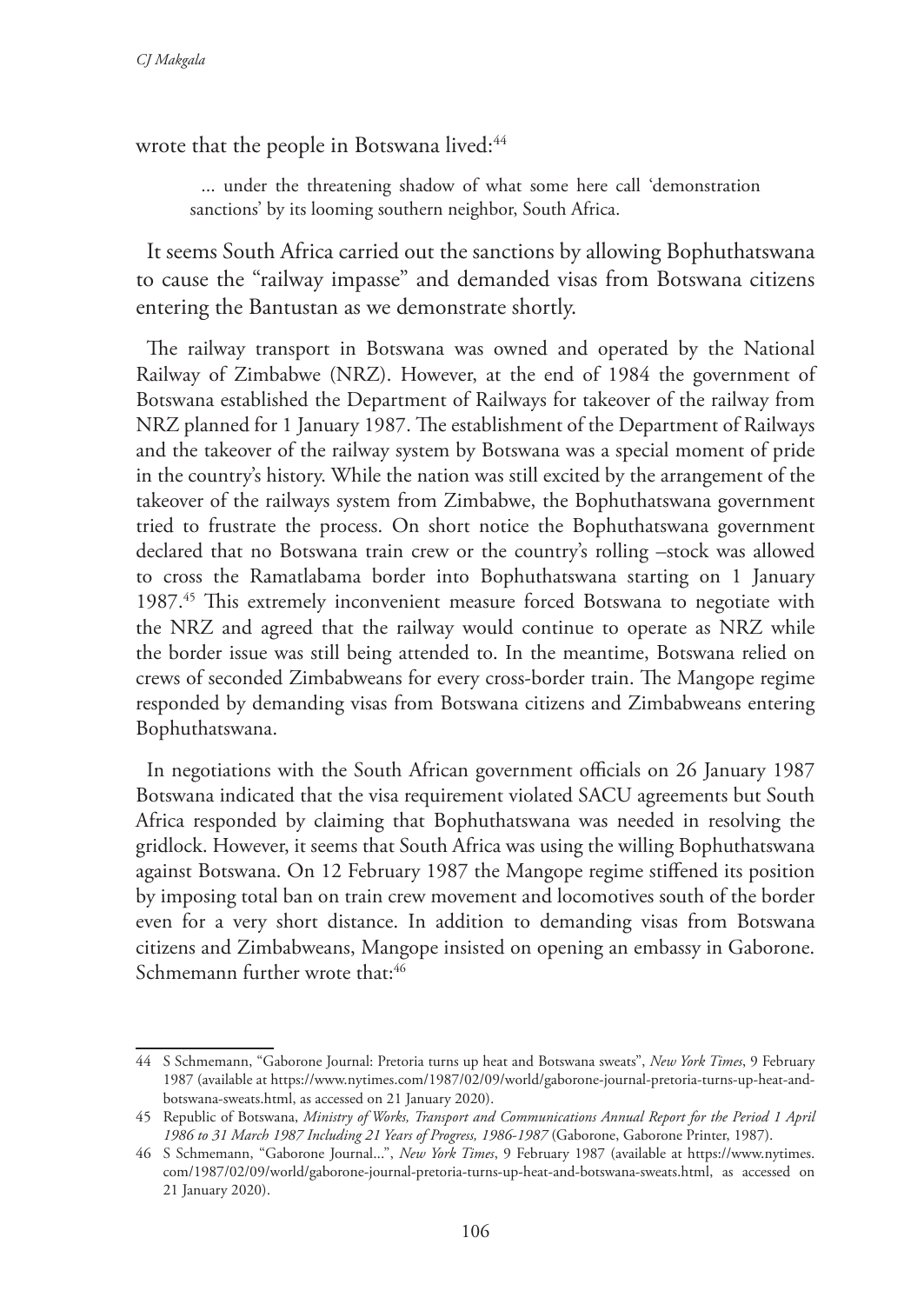Western diplomats in Gaborone think South Africa will back off, probably by having South African crews take over the trains at the border.

For some time the government of Botswana had engaged Chinese railway builders to re-lay the railway tracks in the country. Hence, the government of Botswana responded to the Bophuthatswana antics by coming up with a contingency plan for provision of train exchange facility at Rakhuna site which was the nearest feasible location north of the Ramatlabama (Bophuthatswana-Botswana) border.<sup>47</sup>

The government sent a delegation to Pretoria led by Dr Gaositwe Chiepe, minister for foreign affairs, to negotiate with President PW Botha of South Africa. Chiepe made it clear to the South African hierarchy that Botswana was never going to bend to the dictates of South Africa through Bophuthatswana. The Botswana delegation asked the South African government to ensure that locomotives from South African Transport Services with South African crew operated the trains into Botswana. The South African government accepted the proposal perhaps because the railway impasse was beginning to have a negative impact on goods movement some of which were destined to countries such as Zimbabwe and Zambia among others beyond Botswana. Moreover, the South African government had not ceded the railway to Bophuthatswana when it granted her "independence" in 1977. Therefore, the railway in Bophuthatswana was not under the direct control of the homeland regime. When the government of Botswana built the Rakhuna site, this may have influenced the South African authorities to cooperate.

The ban on Botswana trains from entering Bophuthatswana and the imposition of visas on Batswana and Zimbabwean train crew seemed to be a knee-jerk reaction from Mangope. He had not considered or he disregarded the implication and impact of his action on the Bophuthatswana and South African economy. That was the time when it was popular for many Batswana to cross the border to do shopping in predominantly South African owned shops in Mmabatho/Mahikeng among other activities. Therefore, South African-owned businesses patronised by people from Botswana began to suffer as a result of the ban and visa requirements as most Batswana did not bother to apply for the Bophuthatswana visa.

Moreover, there were instances whereby pressure groups such as University of Botswana students and trade unions when protesting against the government of Botswana had their grievances aired on Radio Mmabatho. Perhaps, Mangope welcomed this development in a bid to undermine the government of Botswana.

In refusing to recognise and establish diplomatic relations with Bophuthatswana, Botswana was also following the Organisation of African Unity (OAU) and the

<sup>47</sup> Republic of Botswana, *Ministry of Works, Transport and Communications Annual Report for the Period 1 April 1986 to 31 March 1987 Including 21 Years of Progress, 1986-1987* (Gaborone, Gaborone Printer, 1987).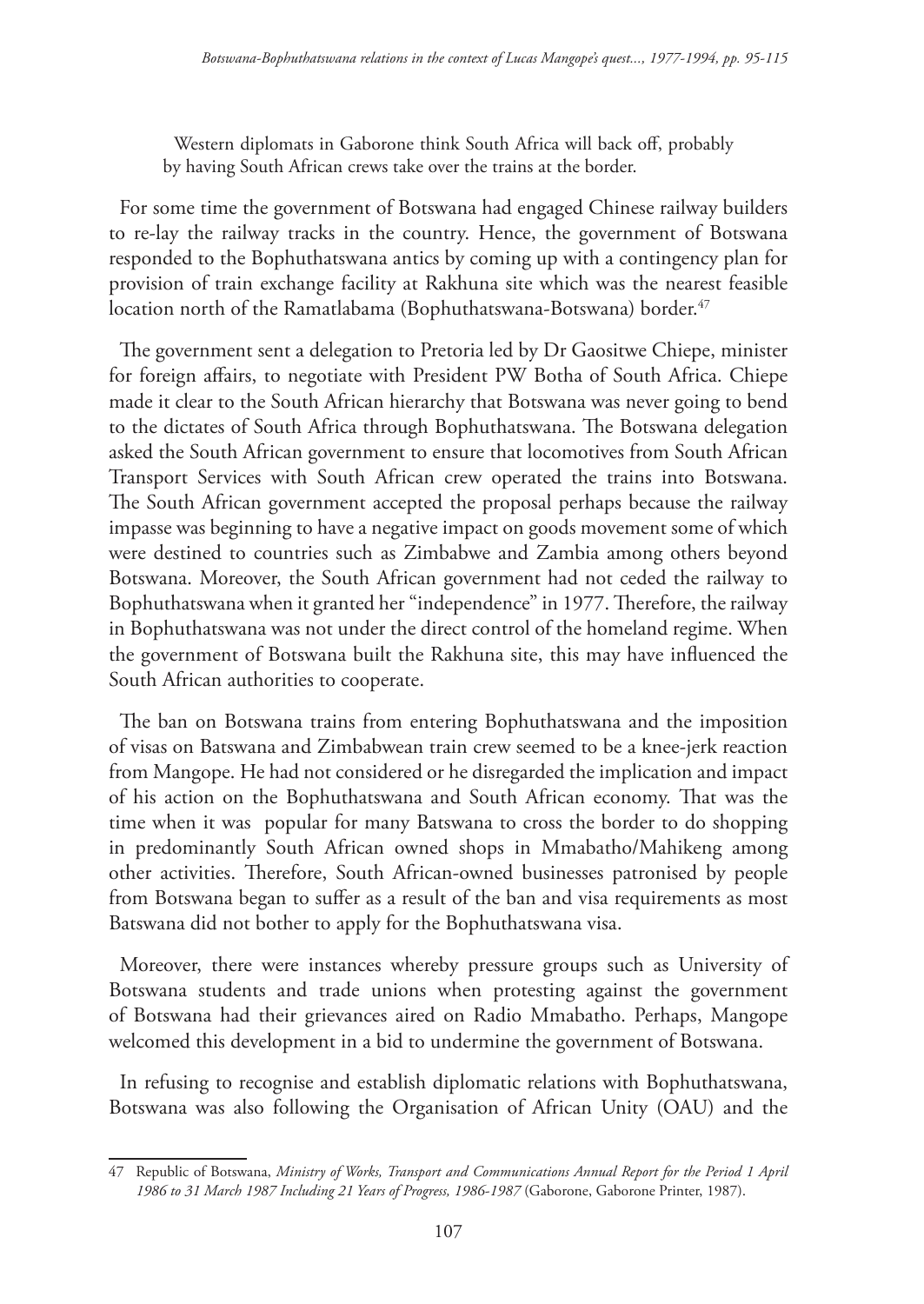United Nations undertaking of not recognizing the "independence" of Bantustans created by apartheid South Africa to deny that country's Black majority full political and economic rights in South Africa. Molokoe states that despite the OAU and UN not recognising Bophuthatswana's "independence", the relentless Mangope engineered a meeting with the UN officials amongst whom was Secretary-General, Boutros Boutros-Ghali and even had the honour of addressing the UN General Assembly in July 1992.<sup>48</sup> However, former long serving Botswana's permanent representative at the UN, Ambassador Legwaila Joseph Legwaila says that Mangope did not address the 1992 General Assembly because the African Group at the UN would not have allowed that to happen. Ambassador Legwaila says that Mangope, who was in the company of Bishop Desmond Tutu and some Bantustan leaders, addressed the Security Council meeting.<sup>49</sup>

The ambitious Bophuthatswana was not only looking to its neighbour Botswana for diplomatic relations but also major Western powers. For instance, on 16 May 1983 the influential *New York Times* featured a lengthy special coverage of Bophuthatswana entitled 'A Success of Sorts' written by Joseph Lelyveld.<sup>50</sup> Furthermore, in the 1980s South Africa enlisted the assistance of the lobbying company Strategic Network International (SNI) to strengthen the apartheid regime's resistance against sanctions that were demanded on South Africa by the international anti-apartheid movement. Bophuthatswana also relied on SNI in her futile campaign for international diplomatic recognition.<sup>51</sup>

Bophuthatswana had relations with conservative parties and organisations in European countries such as Bavaria, Italy, Israel, Latvia, Britain, France, Germany and United States (sic). The support she got from some prominent British and West German members of parliament were very encouraging to the homeland government and brought hope that they would win more friends for Bophuthatswana and aid her quest for international recognition.<sup>52</sup>

On 12 December 1986 there was a spirited argument by some members of the House of Commons for recognition of Bophuthatswana by the government of the United Kingdom.<sup>53</sup> The following year:<sup>54</sup>

<sup>48</sup> BKM Molokoe, "Bophuthatswana and its impact...", p. 149.

<sup>49</sup> CJ Makgala (Personal collection), E-mail: J Legwaila (Ambassador of Legwaila)/CJ Makgala (Researcher), 20 January 2020; M Lawrence and A Manson, "The 'dogs of the boers'...", *Journal of Southern African Studies*, 20(3), 1994, p. 450.

<sup>50</sup> J Lelyveld, "South Africa 'Homeland': A success of sorts"*, New York Times,* 16 May 1983 (available at https:// www.nytimes.com/1983/05/16/world/south-africa-homeland-a-success-of-sorts.html, as accessed on 15 June 2021).

<sup>51</sup> R Nixon, *Selling apartheid*…, p. 112.

<sup>52</sup> BKM Molokoe, "Bophuthatswana and its impact...", p. 150.

<sup>53</sup> United Kingdom's House of Commons, "Bophuthatswana", 12 December 1986 (available at https://api. parliament.uk/historic-hansard/commons/1986/nov/12/bophuthatswana, as accessed on 15 June 2021).

<sup>54</sup> BKM Molokoe, "Bophuthatswana and its impact...", p. 150.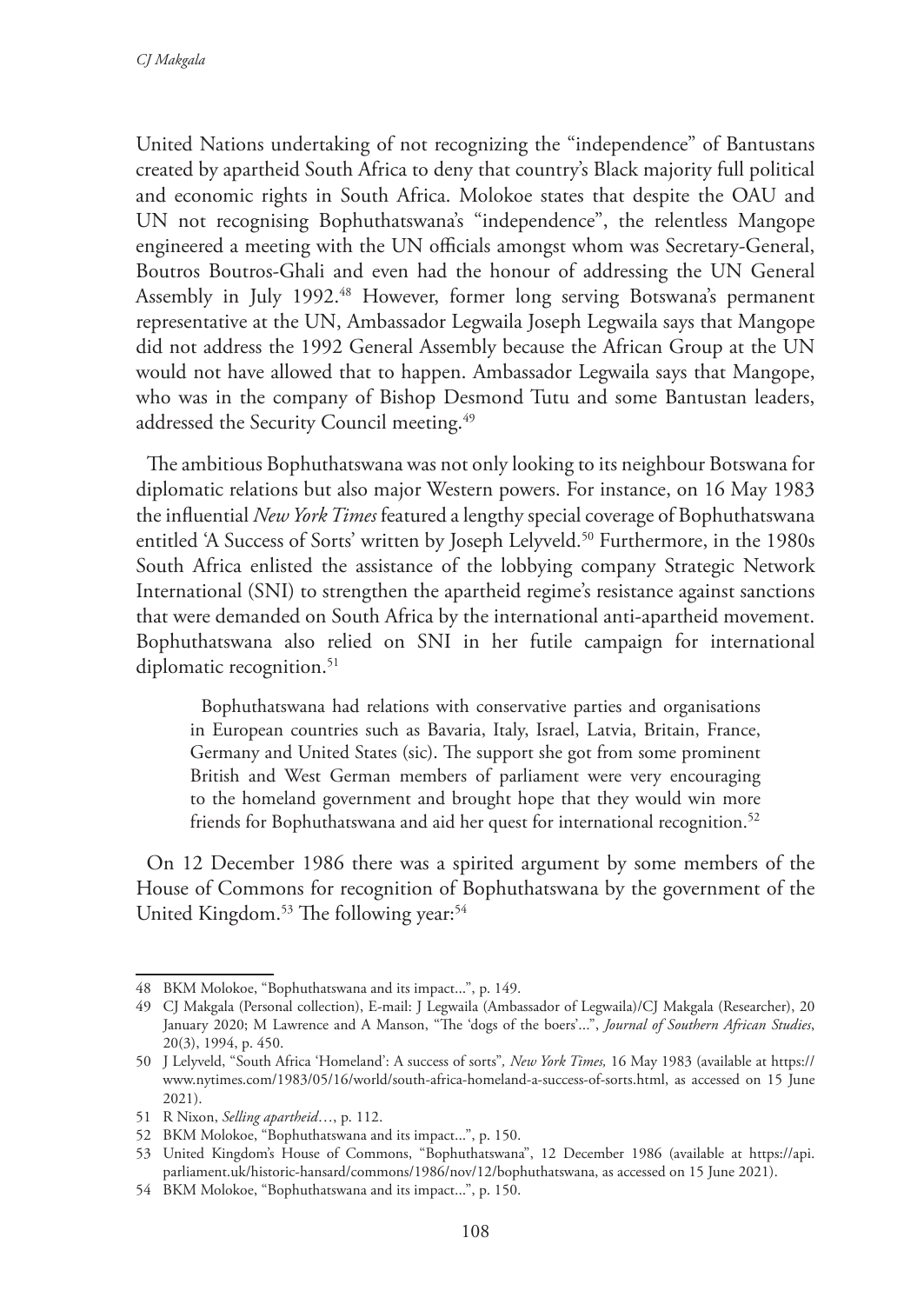... 1987, Mangope addressed the British House of Commons Foreign Affairs Committee and used the opportunity to state his view about his country, providing Britons with first-hand information. This was arranged by Bophuthatswana supporters in Britain, among them the six Conservative members of Parliament who had visited Bophuthatswana during the year led by Andrew Hunt. The same MPs stated the Bophuthatswana case to the British parliament.

Molokoe also observes that:<sup>55</sup>

Bophuthatswana had done almost everything in its power to buy or force international recognition but in the end achieved little. She had sponsored costly trips for European MPs and business people to visit the country. What came out of those state sponsored visitations were promises, hopes and trade missions in various European countries. Bophuthatswana spent millions of rands to maintain representatives in Washington, Paris, Rome and London and trade missions in Israel, West Germany, Italy and Thailand.

One of the Britain's Conservative Party politicians who visited Bophuthatswana was the then 23-year old David Cameron<sup>56</sup> who would serve as prime minister of the United Kingdom from 2010 to 2016.

### **Mangope's association with the Main Opposition Party in Botswana**

Having failed to woo the Botswana government into diplomatic relations with Bophuthatswana, Mangope would turn his hand to the country's main opposition party, Botswana National Front (BNF). Some BNF activists believe that party vice president, Bathoen Gaseitsiwe (Kgosi Bathon II) who had tutored Mangope in tribal administration at his office in Kanye when he was still Kgosi (Chief) of Bangwaketse in 1946, may have sought financial and material assistance from Mangope to which Mangope agreed on the condition that the cash-strapped BNF adopted a pro-Bophuthatswana posture.57 A perception was also that Mangope may had insisted that in the event the BNF came to power its government established diplomatic relations with Bophuthatswana or even accept a merger with Botswana.

In the campaign for the 1984 general election in Botswana the BNF promised to sign a Nkomati-Accord type of agreement with South Africa.<sup>58</sup> Hence, Peter Mmusi, who was vice president and the ruling Botswana Democratic Party (BDP) candidate for Gaborone South constituency against BNF president, Kenneth Koma, alleged

<sup>55</sup> BKM Molokoe, "Bophuthatswana and its impact...", p. 150.

<sup>56</sup> R Nixon, *Selling apartheid*…, p. 114.

<sup>57</sup> CJ Makgala (Personal Collection - Hereafter CJM), Mobile communication: M Mohwasa (BNF secretary general) and J Olesitse (former BNF member), 22 February 2020.

<sup>58</sup> BZ Osei-Hwendie, "The role of Botswana in the liberation of Southern Africa", WA Edge and MH Lekorwe (eds.), *Botswana politics and society* (Pretoria, JL van Schaik, 1998), p. 435.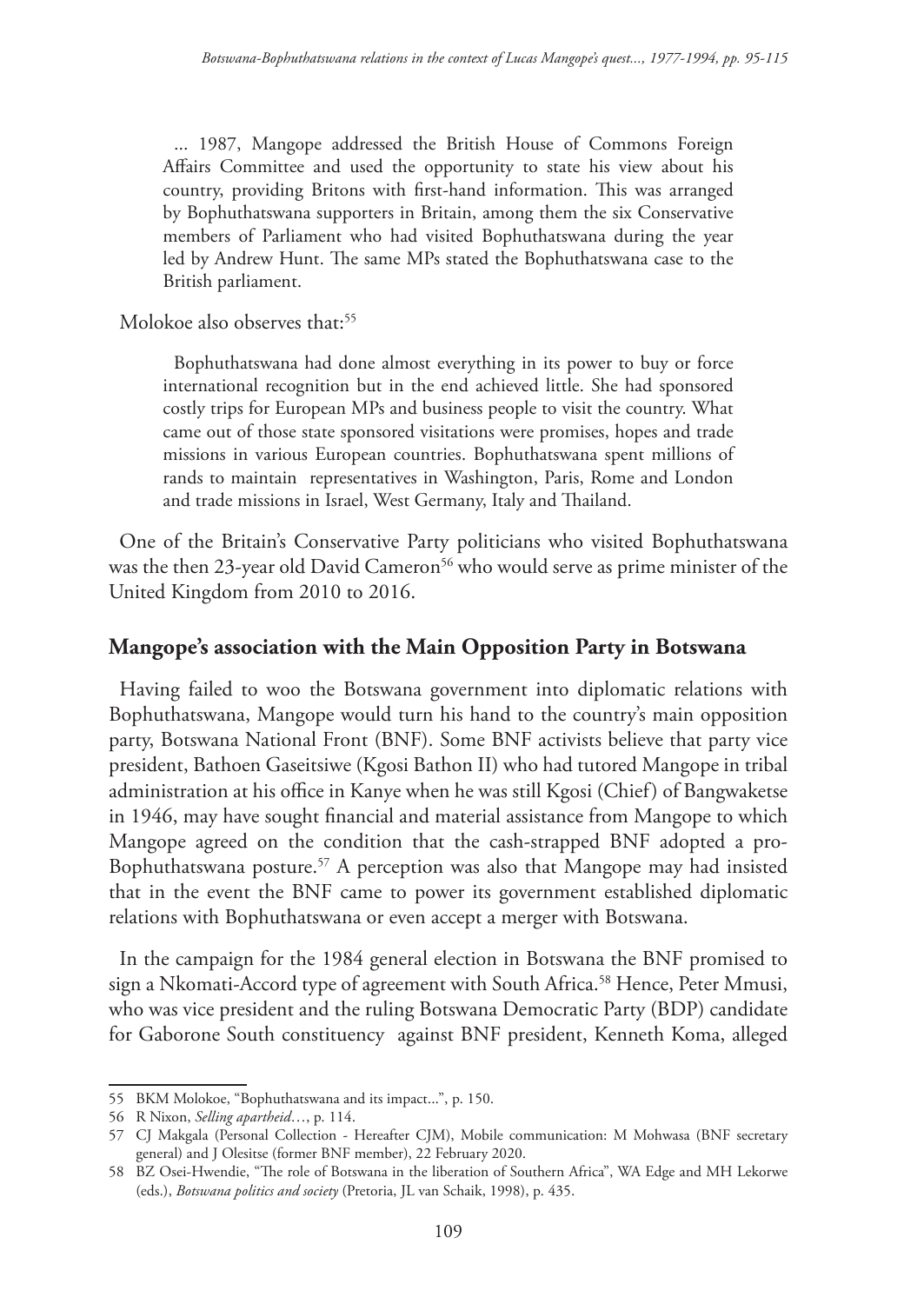that Koma failed to submit his presidential nomination forms to the High Court because "he was busy holding a meeting with a white South African agent behind a bottle store in Boatle [near Gaborone]". Mmusi framed this not only unpatriotic but an act of betrayal to the South African liberation movement by the BNF leader. In late 1984 there was a bye-election in Gaborone South (previously won by Mmusi), and Mmusi faced Koma again after a sealed ballot box from Tshiamo Primary School ward in Gaborone South had been discovered and the High Court nullified Mmusi's victory. On 7 November 1984 the BNF held a press conference at the mayor of Gaborone, Paul Rantao's mayoral house to rebut Mmusi's claims that Koma and the BNF were colluding with the apartheid regime:<sup>59</sup>

Last Friday, 7 November, the opposition Botswana National Front called a press conference at the Gaborone Mayors house to counter allegations made by the BDP candidate for Gaborone South, Mr Peter Mmusi, of the BNF's collusion with South Africa. Present at the Press Conference were BNF leader Dr Koma, Secretary General MM Giddie and Mayor Paul Rantao. In uncompromising language, the BNF officials dismissed Mr Mmusi's allegations as an 'incriminating and ill-conceived statement… a mere political ploy from a panic-stricken man, who realising he is facing heavy defeat in the forthcoming election is trying to fabricate character-smearing stories hoping to hoodwink the electorate from burning local issues'. They added that Mmusi's allegations would not fool anybody as Batswana have 'reached a satisfactory level of political consciousness to be able to distinguish fiction from facts'.

Dr Koma's response was quite interesting because it showed his recognition of Bophuthatswana. He said that:<sup>60</sup>

Mr Mmusi was risking national security in his anxiety to win the by election. South Africa's reaction could have far-reaching results…. He said that he and Mareledi Giddie had visited Bophuthatswana, but not South Africa.

For his part the BNF Mayor "Rantao accused Mr Mmusi of turning the facts around". Rantao was cited as saying:<sup>61</sup>

The history of the BDP is the history of affinity and collaboration with foreign and South African interests, whilst that of the BNF is of constant opposition to neo-colonial domination.

Incidentally, Rantao was originally from Lehurutshe (Bophuthatswana) in South Africa. A few days later Koma addressed a press conference and indicated that the BNF would not seek permission from the BDP government if President Botha of South Africa or President Mangope in Bophuthatswana expressed the desire to

<sup>59</sup> "Mmusi drops bombshell on BNF Camp!", *Botswana Daily News*, 7 September 1984.

<sup>60</sup> See next footnote.

<sup>61</sup> "BNF refutes allegations of SA ties", *Mmegi*, 12 November 1984.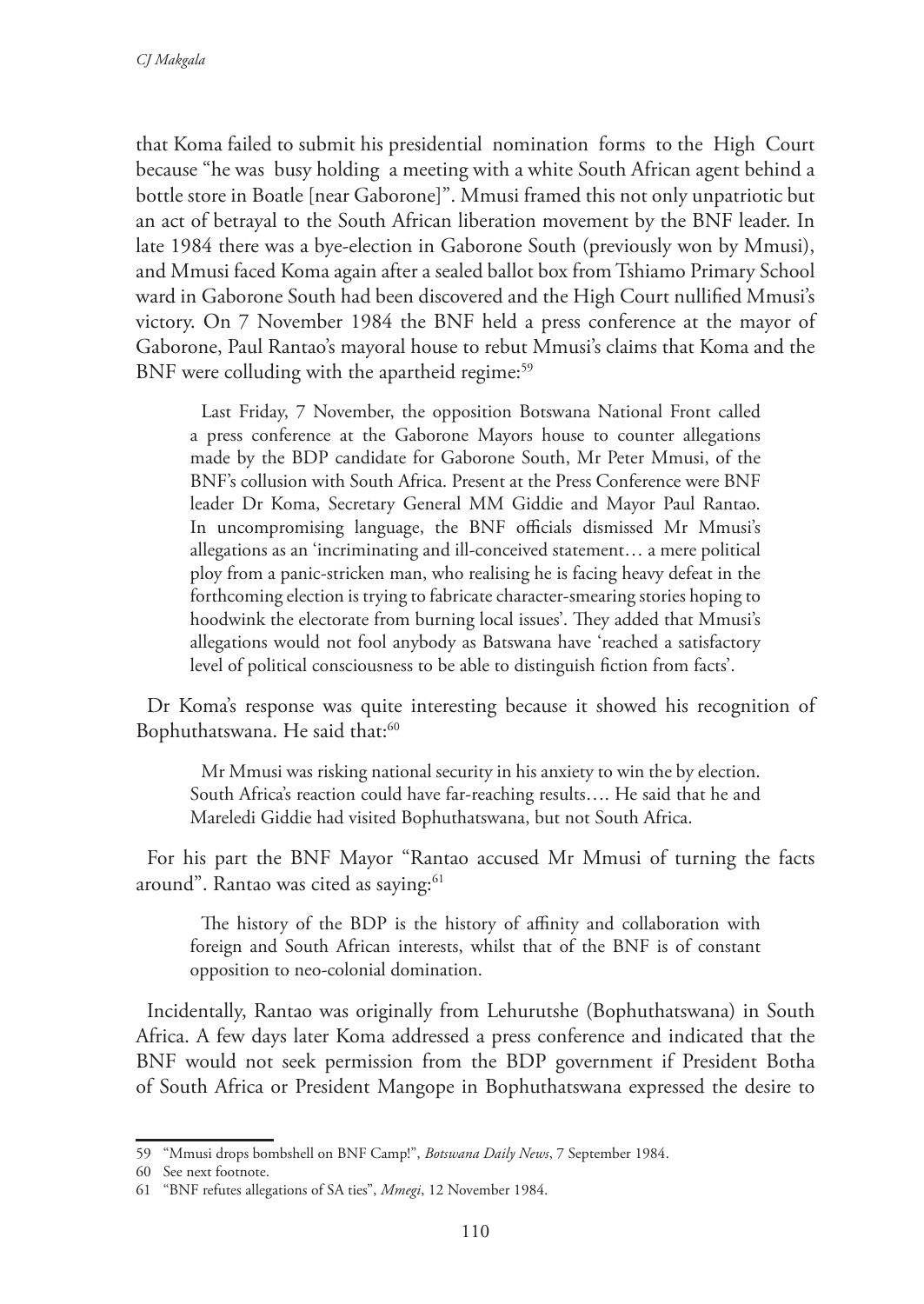meet with him.62 However, he said that the BNF would not accept any financial assistance from South Africa. The government-owned *Daily News*, which reported on the matter, did not indicate whether Koma would accept any financial help from Bophuthatswana. Koma and Giddie had previously been declared prohibited immigrants in South Africa but such status had recently been lifted by the apartheid regime which Mmusi said was quite suspicious.<sup>63</sup>

The BNF surfaced again in 1986 when Bophuthatswana demanded visas from Botswana citizens entering its territory and the Botswana government was unflinching in its resistance. According to Michael Dingake, former ANC activist in South Africa and later BNF vice president:<sup>64</sup>

Dr Koma, however, tried to negotiate a compromising secret deal. While the ruling party continued to resist the pressure of visas, Dr Koma clandestinely went to see Mangope, honouring him and trying to play the common Tswana ethnic card to mollify Mangope's induced hostility.

When this was exposed it received strong condemnation even from some quarters in the BNF with some of its cadres writing that:<sup>65</sup>

We consider that the Botswana Government's stand in refusing to bow to these pressures was correct in the circumstances. On the other hand Koma's writing to Mangope was highly unprincipled and totally without justification. His addressing Mangope as 'His Excellency the President of Bophuthatswana' and his reference to the occasion marking the Bophuthatswana's 'Tenth Anniversary of Independence' celebrations verged on *de facto* recognition of Bophuthatswana as a sovereign state. The fallacy that this was done in pursuit of a foreign policy of national survival has already been exposed by the BDP Government's explicit denial of that policy.

BNF activists indicated that Koma and Bathoen Gaseitsiwe's relations with Mangope was a very controversial issue in the party pitting anti-Bophuthatswana Young Turks against pro-Bophuthatswana old guard in the leadership. Lenyeletse Koma, BNF's secretary for international affairs at the time, was so strongly opposed to the idea of embracing Bophuthatswana that the conflict almost turned the party's congress at Kanye into chaos.<sup>66</sup> Eventually, the party leadership relented and the idea of supporting Bophuthatshwana ended. Bathoen Gaseitsiwe retired from active politics in 1986.

<sup>62</sup> "BNF won't accept SA help – Koma", *Daily News*, 13 November 1984.

<sup>63</sup> "Koma's relationship with SA causes a concern – Mmusi", *Daily News*, 9 November 1984.

<sup>64</sup> M Dingake, *The politics of confusion...*, p. 47.

<sup>65</sup> "Koma's political blunder", *Clarion Call: Botswana's Socialist Journal for the Labour and Youth*, December 1987-February 1988, pp. 8-10.

<sup>66</sup> CJM, Mobile communication: M Mohwasa (BNF secretary general) and J Olesitse (former BNF member), 22 February 2020.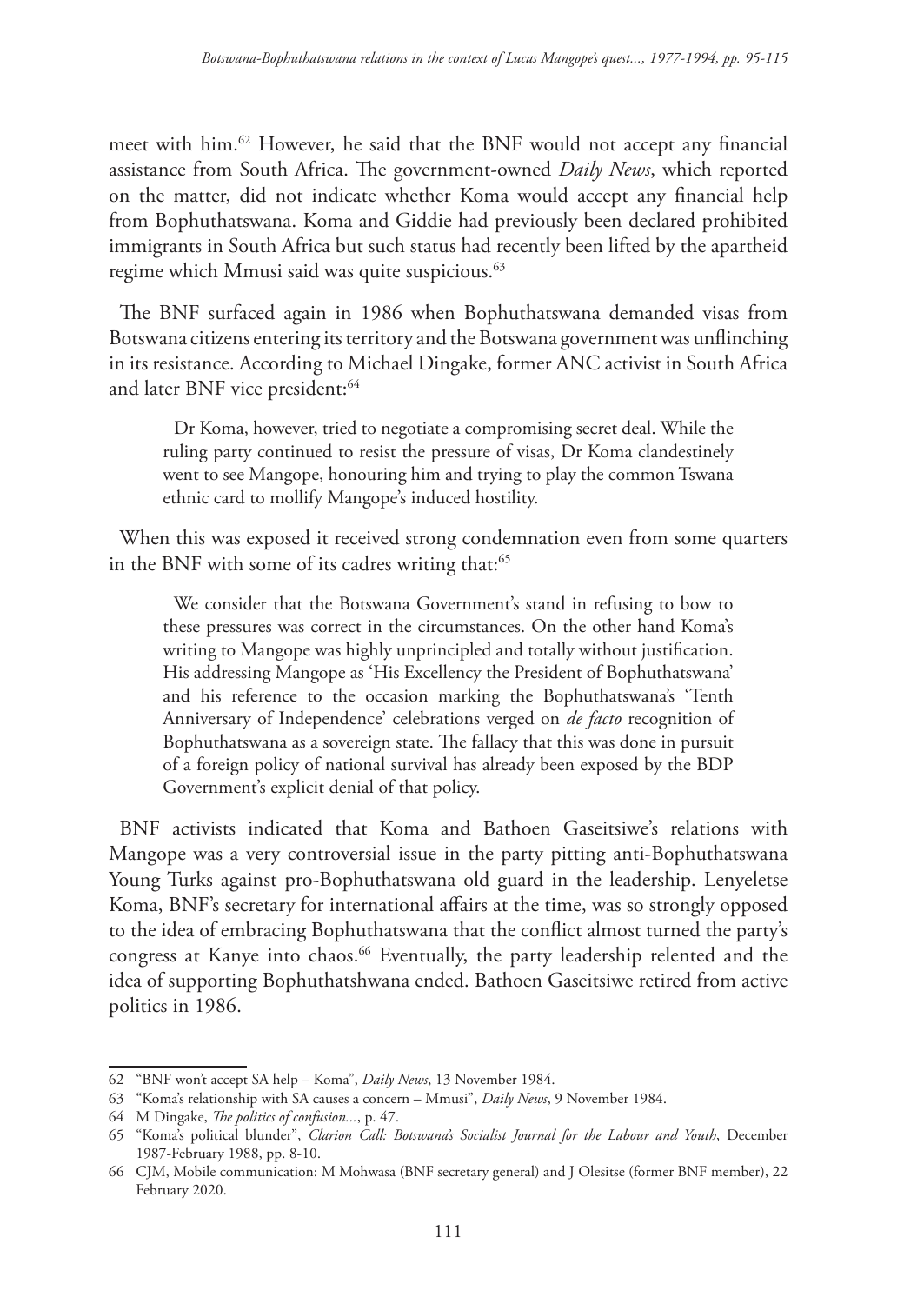### **The 1988 Bophuthatswana coup and the Botswana factor**

On 10 April 1988 Mangope was briefly toppled from power in a coup led and organised by Rocky Malebane-Metsing, leader of opposition Peoples Progressive Party (PPP), in connivance with some Bophuthatswana army officers. Malebane-Metsing had routinely lost the elections which he claimed were always massively rigged to keep Mangope's party in power. Mangope and his cabinet ministers as well as top army generals and police chiefs were held hostage at Mmabatho sports stadium while Malebane-Metsing was declared new president by his fellow coup plotters. However, very soon a contingent of South African army was despatched by President Botha to Mmabatho to free and reinstate Mangope in power. Mangope's captors put up no resistance and Malebane-Metsing fled through Botswana to Zambia where he joined the ANC in exile. This was the only instance of a military coup in one of South Africa's Bantustans that the apartheid government intervened in. It was believed at the time that South Africa intervened because "Bophuthatswana was South Africa's favoured homeland that promoted the best image of all homelands, and the intervention was in order to restore Bophuthatswana's image and position".67 "I felt sorry for Mangope", writes PW Botha's successor FW De Klerk, "He had done a better job than any of the other leaders of the independent states in trying to improve the lot of his people".<sup>68</sup>

Botswana's geographical position in relation to Bophuthatswana was important to South Africa's concerns, as Malebane-Metsing's escape through Botswana indicates. Malebane-Metsing was the latest among many refugees or escapees from South Africa, including top ANC leaders such as Nelson Mandela and Thabo Mbeki among others, who had previously escaped through Botswana to Zambia, Tanzania and overseas. The Botswana escape route was called "the Pipeline" and opened in the 1950s before Botswana's independence.<sup>69</sup> In Botswana there was little if no sympathy for Mangope when he was ousted. South African's intervention in the coup confirmed that Bophuthatswana's independence was a sham.

As would be expected, many people suffered as a result of the coup and further strained Botswana-Bophuthatswana relations. The supporters of Malebane-Metsing's PPP in his hometown and stronghold of Phokeng, near Rustenburg, were harassed and victimized by Mangope's police. Others suspected of disloyalty and sympathy to the conspirators were also persecuted in other parts of Bophuthatswana.

Some of the most signficant victims were members of the Bafokeng royal family who also happened to be Malebane-Metsing's *dikgosi*. Here Kgosi Lebone Molotlegi in Phokeng had for some time been at loggerheads with Mangope who was trying

<sup>67</sup> BKM Molokoe, "Bophuthatswana and its impact...", p. 134.

<sup>68</sup> FW De Klerk, *The autobiography…*, p. 284.

<sup>69</sup> N Parsons, "The pipeline…", pp. 17-32; F Keitseng, *Comrade fish..*. .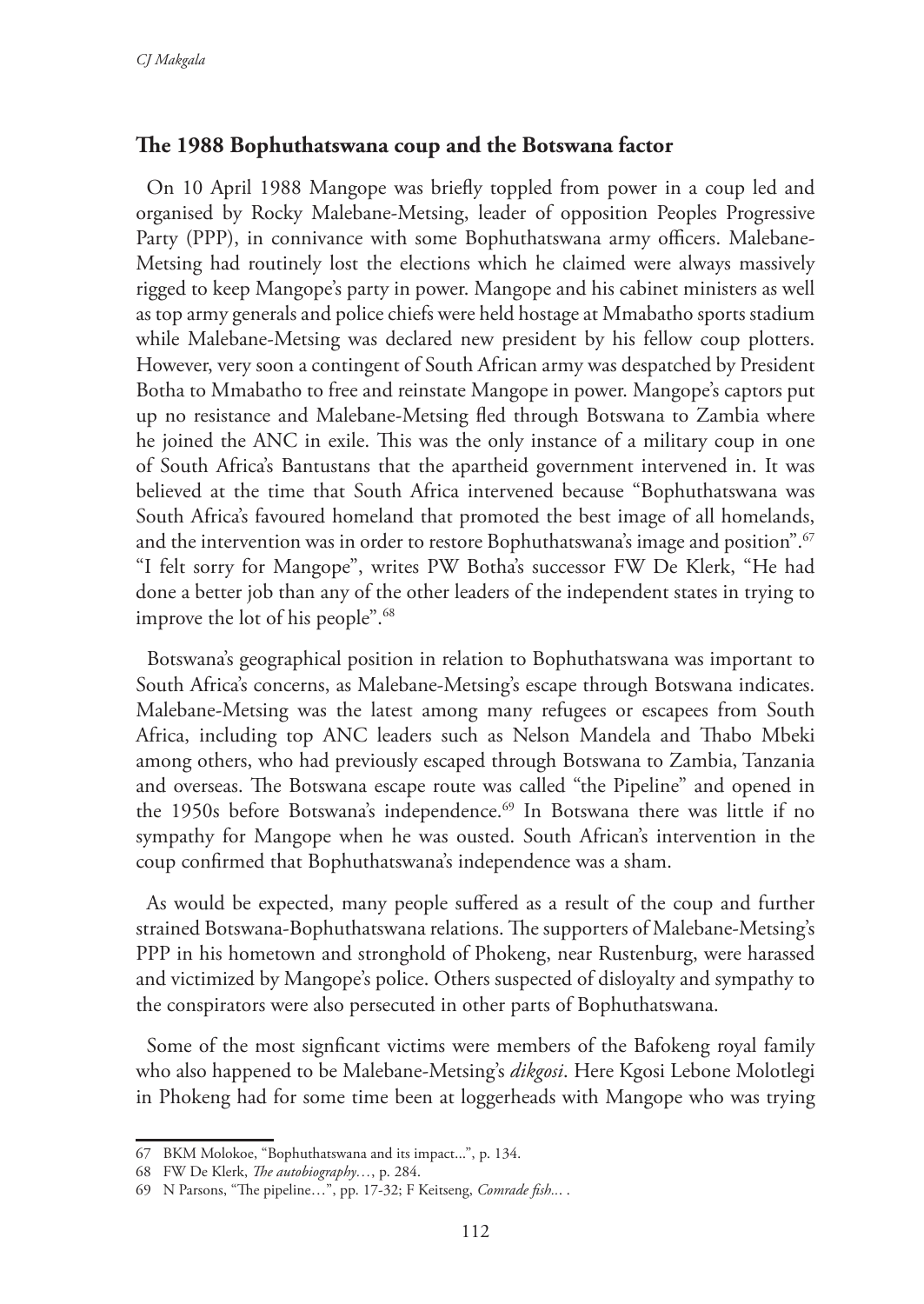to expropriate the mineral wealth (mainly platinum) in Phokeng even before the coup.70 Kgosi Molotlegi was also against the Bantustan system and had even tried to secede from Bophuthatswana in 1983, hence becoming a natural enemy of Mangope.71 While there was no evidence linking to the coup, Mangope used it as a pretext to launch a campaign of terror against him until he fled to Botswana where he became a refugee in Gaborone. His wife, Mohumagadi Semane Molotlegi, who was a Mongwato royal in Botswana, was detained in prison for some days and faced intensified harassment. Her harassment was also due to her having a Botswana passport which the Mangope regime felt it nullified her Bophuthatswana citizenship. The bad treatment of the Molotlegi family at the hands of the Mangope regime worsened the tension between Botswana and Bophuthatswana,<sup>72</sup> and "helped to paint a negative picture of Bophuthatswana to the outside world".73

While in exile Malebane-Metsing continued to taunt the Bophuthatswana government, and instigated its opponents back home to rebel against Mangope. "He continually threatened Bophuthatswana with another coup, causing a lot of panic within government circles", writes Molokoe. Malebane-Metseng also:<sup>74</sup>

... toured a number of countries (such as Botswana, Swaziland, Zambia and Britain) influencing these states to harden their attitude towards Bophuthatswana, and closing all avenues which might have been explored by Bophuthatswana in its quest for international recognition.

## **The fall of Bophuthatswana and Mangope**

Political developments in South Africa after the release of Nelson Mandela and the unbanning of the ANC and other liberation movement groups in 1990 severely undermined Bophuthatswana's "independence". The heavy and widespread repression that followed the 1988 coup had led to intense unpopularity of Mangope and his government. Alongside other Bantustan leaders such as Prince Mangosuthu Buthelezi of Kwazulu and General Oupa Gqozo of Ciskei, Mangope had formed an unlikely alliance with right-wing Afrikaners in 1993 called Concerned South African Groups (COSAG) in a bid to face the ANC and the apartheid government in negotiations for transition to a new political order.

Sir Ketumile Masire, writes in his memoirs that his government had advised the ANC leadership to embrace the Bantustan leaders in order to prevent the apartheid government from using them against the ANC in the elections.75 The ANC acted

<sup>70</sup> B Mbenga and A Manson, *People of the dew…*, pp. 129-137.

<sup>71</sup> B Mbenga and A Manson, *People of the dew…*, p. 130.

<sup>72</sup> B Mbenga and A Manson, *People of the dew…*, p. 139.

<sup>73</sup> BKM Molokoe, "Bophuthatswana and its impact...", p. 138.

<sup>74</sup> BKM Molokoe, "Bophuthatswana and its impact...", p. 145.

<sup>75</sup> QKJ Masire, *Very brave or very foolish*…, p. 272.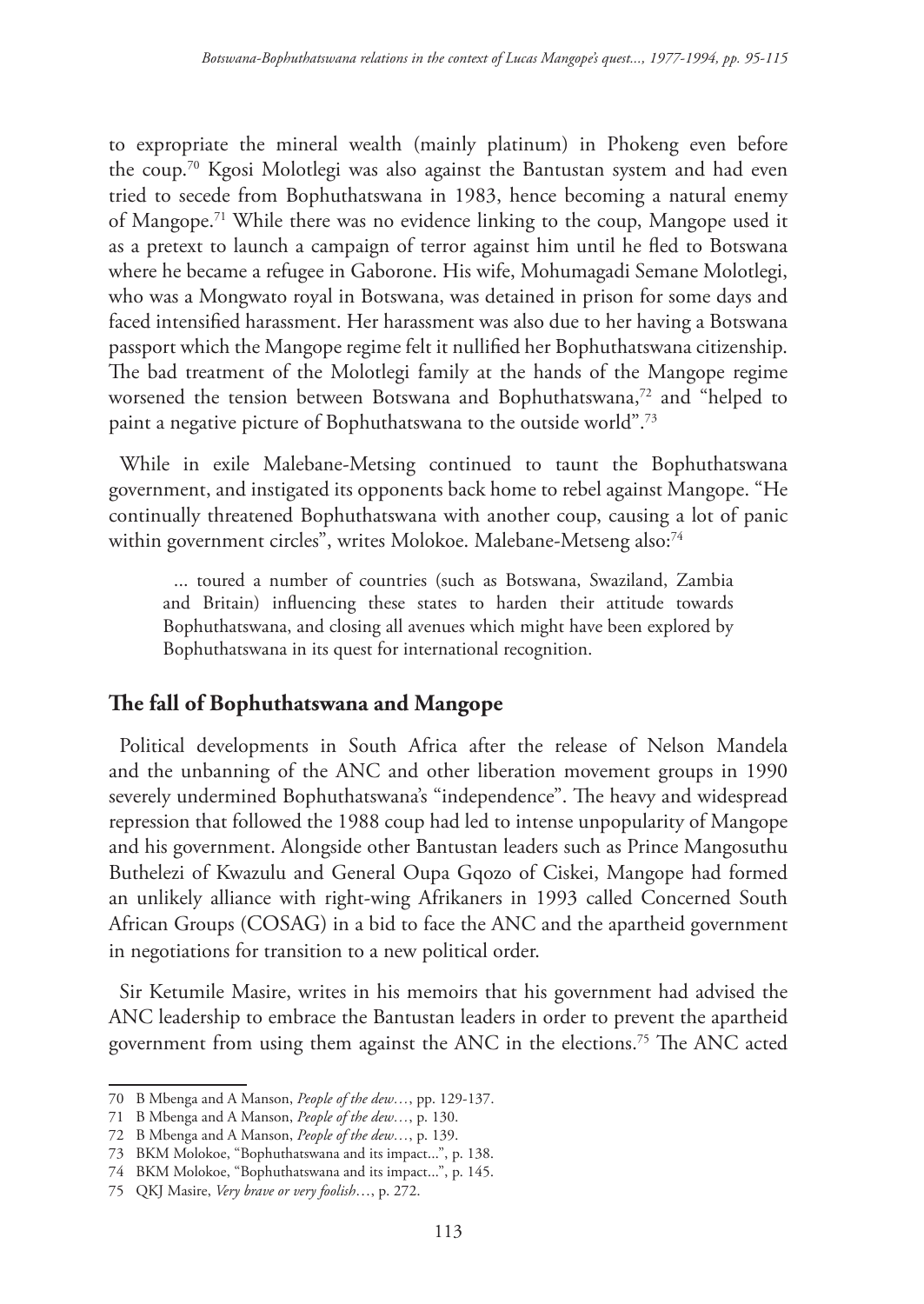accordingly so much that the president of the apartheid government, FW De Klerk, says in his memoirs that they were surprised at how Mandela and other ANC leaders wooed and welcomed the Bantustan leaders like long lost friends.76 While most Bantustan leaders embraced the ANC and later became part of its government, according to Masire:77

In the end the only, Bantustan leader who did not behave sensibly was Lucas Mangope…. We had planned that I should meet him at a farm in the Molopo to urge him to help in facilitating the transition to majority rule. But every time we were close to arranging a meeting, he would take some outrageous action, and we would have to put it off.

Masire, goes on to say Mangope:<sup>78</sup>

... once referred to Nelson Mandela as a 'bandit', for example, and we did not want to be associated with such behaviour. Mangope cut himself out of the post-'apartheid' order by claiming too much for his own abilities and popularity.

In March 1994 the people in Bophuthatswana revolted against the Mangope regime and overthrew it. Mangope fled from his Mmabatho capital. Kgosi Molotlegi of Bafokeng also returned to Phokeng in 1994. As Mangope's fiefdom of Bophuthatswana experienced mayhem, an ill-disciplined far-right Afrikaner Weerstandsbeweging (AWB) militia rampaged in hoping to restore Mangope to power.79 Nonetheless, the Bophuthatswana army mutinied and fought the intruding desperadoes a few of whom were dramatically shot and killed. This brought to an end Mangope's Bophuthatswana. Much of the territory that had constituted Bophuthatswana was reincorporated into South Africa and became part of the North West Province. The ANC led by Mandela won the country's first democratic elections in 1994 and formed a new government. The new democratic South Africa became friendly state to Botswana, and the two nations established diplomatic ties with high commissioners resident in each capital.

### **Conclusion**

This article demonstrates an aspect of Botswana's contribution to the liberation struggle of the Southern African region more generally and that of South Africa in particular. It discusses the dynamics of a strange phenomenon whereby a determined South African Bantustan of Bophuthatswana sought international recognition and establishment of diplomatic ties with the "outside world". Botswana became a critical

<sup>76</sup> FW de Klerk, *The autobiography,* …, p. 269.

<sup>77</sup> QKJ Masire, *Very brave or very foolish…*, pp. 272-273.

<sup>78</sup> QKJ Masire, *Very brave or very foolish*..., p. 272.

<sup>79</sup> D Welsh, *The rise and fall of apartheid…*, p. 513.